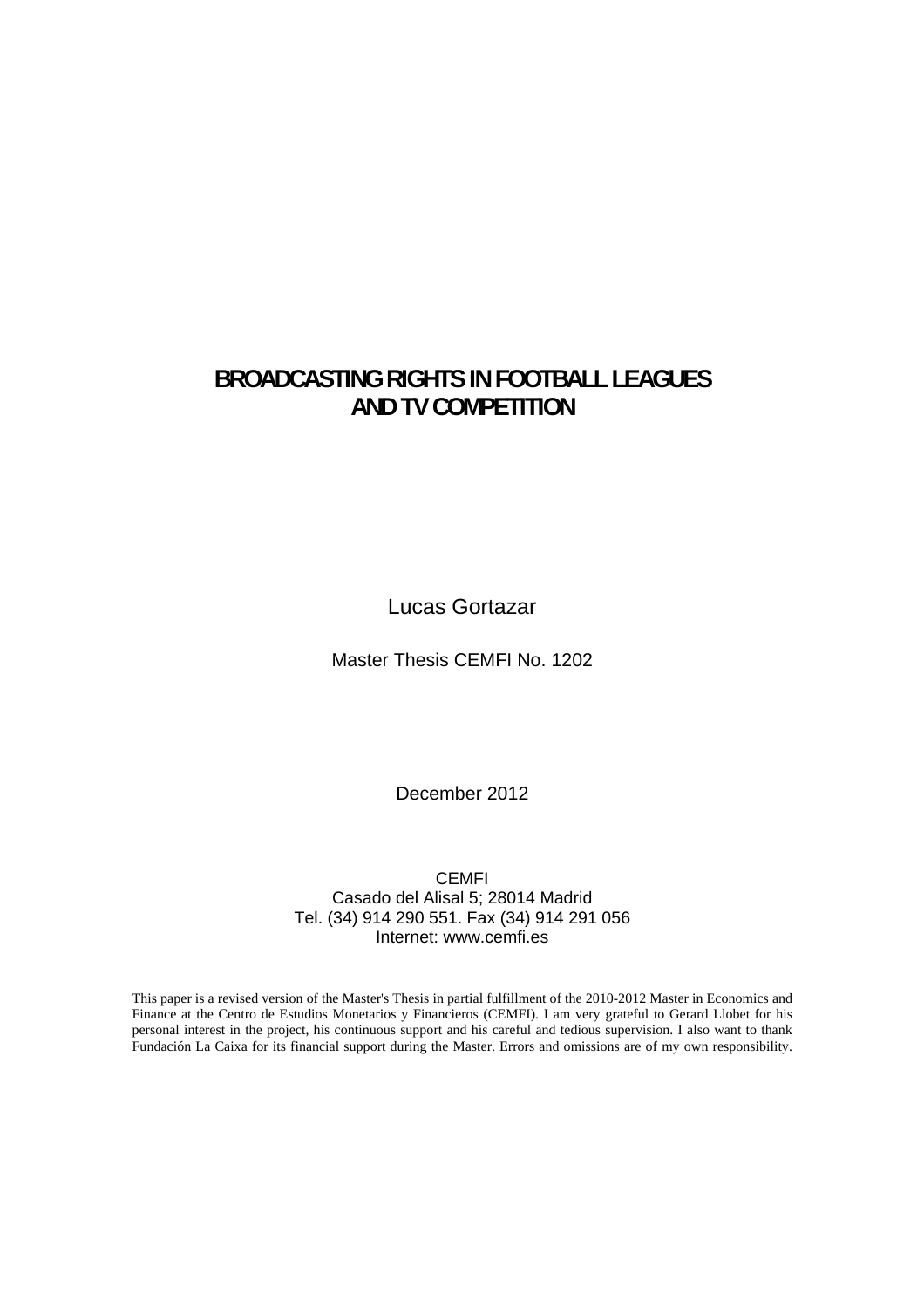Master Thesis CEMFI No. 1202 December 2012

# **BROADCASTING RIGHTS IN FOOTBALL LEAGUES AND TV COMPETITION**

### **Abstract**

I present a model of bargaining TV rights in European football Leagues in which there can be both competitive and monopolistic TV markets. I take into account two possible bargaining schemes: team-individual and collective bargaining. By assuming complementarity between watching football on TV and consuming other football goods (merchandising), I construct a model in which teams internalize the effect of selling their TV rights when maximizing revenues. I find that for teams to choose a collective bargaining scheme, the positive externality generated has to be high enough and the relative size between clubs relatively low. The welfare analysis of the model suggests that the EC recommendation of collective bargaining does not take into account the negative effects for consumers when proposing this scheme under a monopolistic TV market.

Lucas Gortazar World Bank lucas.gortazar@gmail.com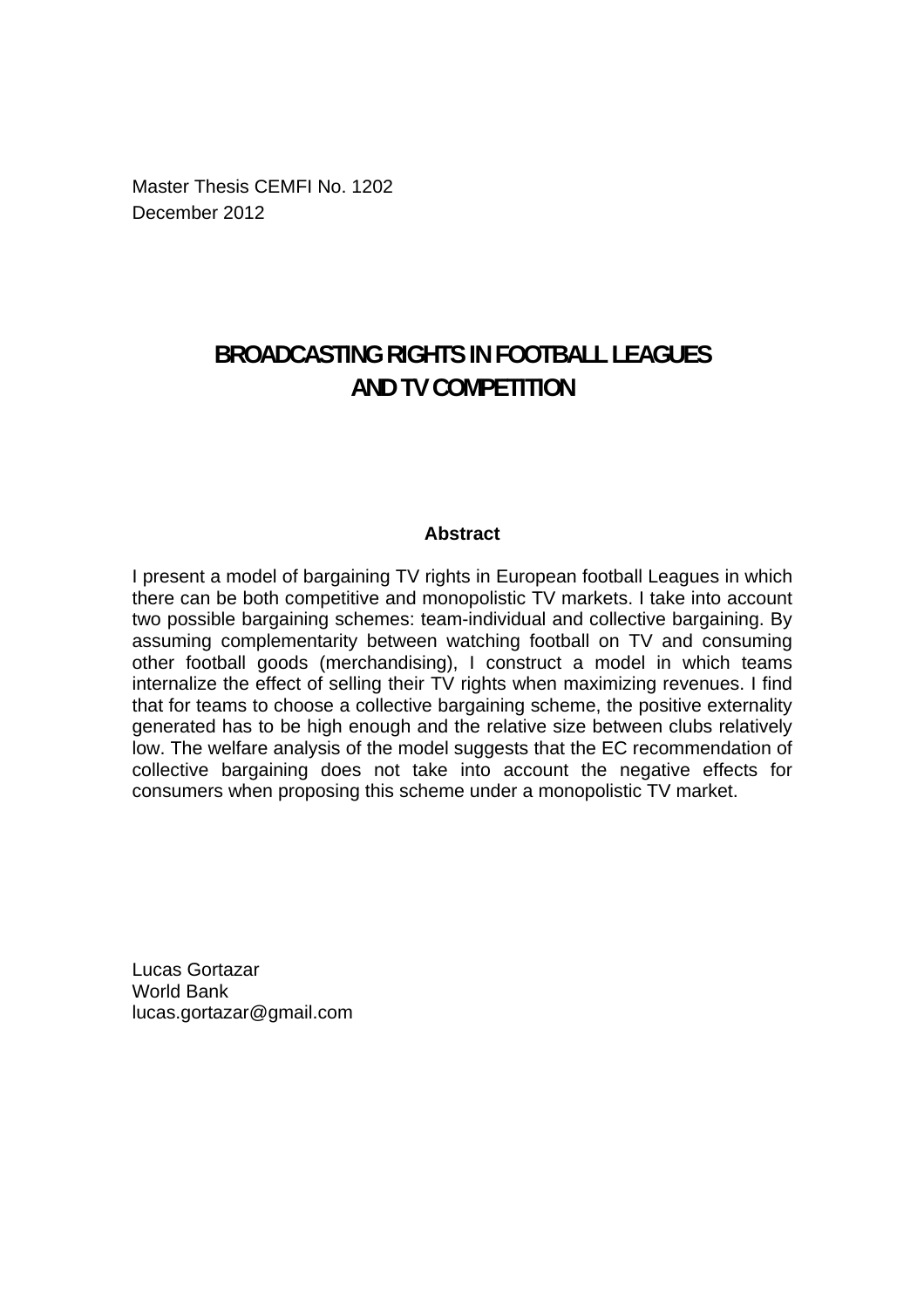# 1 Introduction

In the last 15 years, the sale of the broadcasting rights in major sport leagues has become a fundamental issue. In the case of football clubs, the proportion of TV rights revenues with respect to the total revenues has increased dramatically in this period: in the case of the major national European football leagues, it has increased from an average 22% in 1996 to 45% in 2010. With counted exceptions, football games are not freely broadcasted anymore and this has generated a considerable amount transfer of revenues from TV consumers to football clubs. Football Pay Per View rights are a strategic device for TV broadcasters in order to use football as an instrument to gain share in other TV markets. Powered by globalization and media, European football has become a global business. As an example, the Premier League, national football competition in England, sold in 2010 its broadcasting rights for a total revenue of 1.27 billion euros, while the Liga de Fútbol Profesional, the national Spanish league, obtained 612 million euros. It is therefore an important topic that needs an economic understanding.

A key aspect of how the TV broadcasting rights are sold is the system of bargaining used. In some cases (Spain), teams own the TV rights and negotiate them individually with the TV platform. In the other system, teams create a cartel (normally run by the league itself) to bargain collectively with the TV platform. An interesting exercise is to compare the league distribution of team revenues in the Spanish LFP and the English Premier League. This comparison is reasonable, given that they have been the top european leagues in the last decade. The differences in revenue payments are considerably higher in the Spanish LFP than in the Premier League: in particular, in the 2009-2010 season the ratio first-last in TV revenues was 12.5 for the Spanish case and 1.53 for the English case.

Figure 1 illustrates these different TV revenues of teams (represented by each dot) of the two leagues in the 2009-2010 season. We use average stadium attendance as a proxy for the dimension and size of each team. The Spanish LFP was organized as an individual bargaining system of TV rights while the English Premier League bargained its rights collectively. We observe a positive correlation between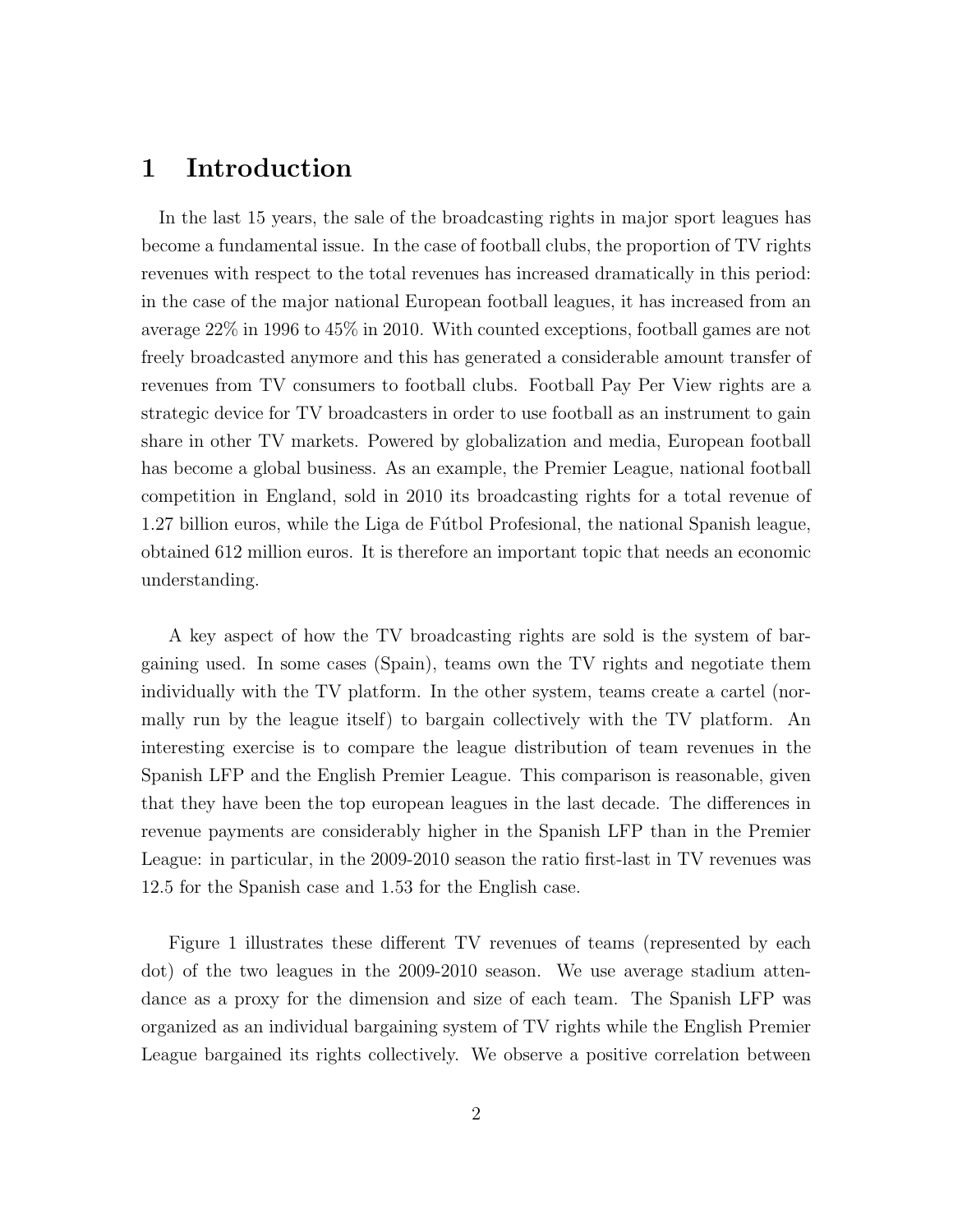

Figure 1: TV revenues and average stadium attendance

these the size of teams and the TV revenues. Moreover, it is important to point out the differences in the distribution of revenues between one league and the other. This of course is related to the bargaining system chosen by the teams and the league.

Some people have discussed that the option of collective sale to a unique broadcaster could be in contradiction to competition in the TV market, as it limits price competition. However, the European Commission has argued that the efficiency advantages of having a unique TV operator overcome the aforementioned costs. The benefits are several:

- 1. A more attractive competition, in which teams compete in a framework with equal opportunities.
- 2. A better coordination between the teams, which increases the output when bargaining TV rights, both at a national level and abroad.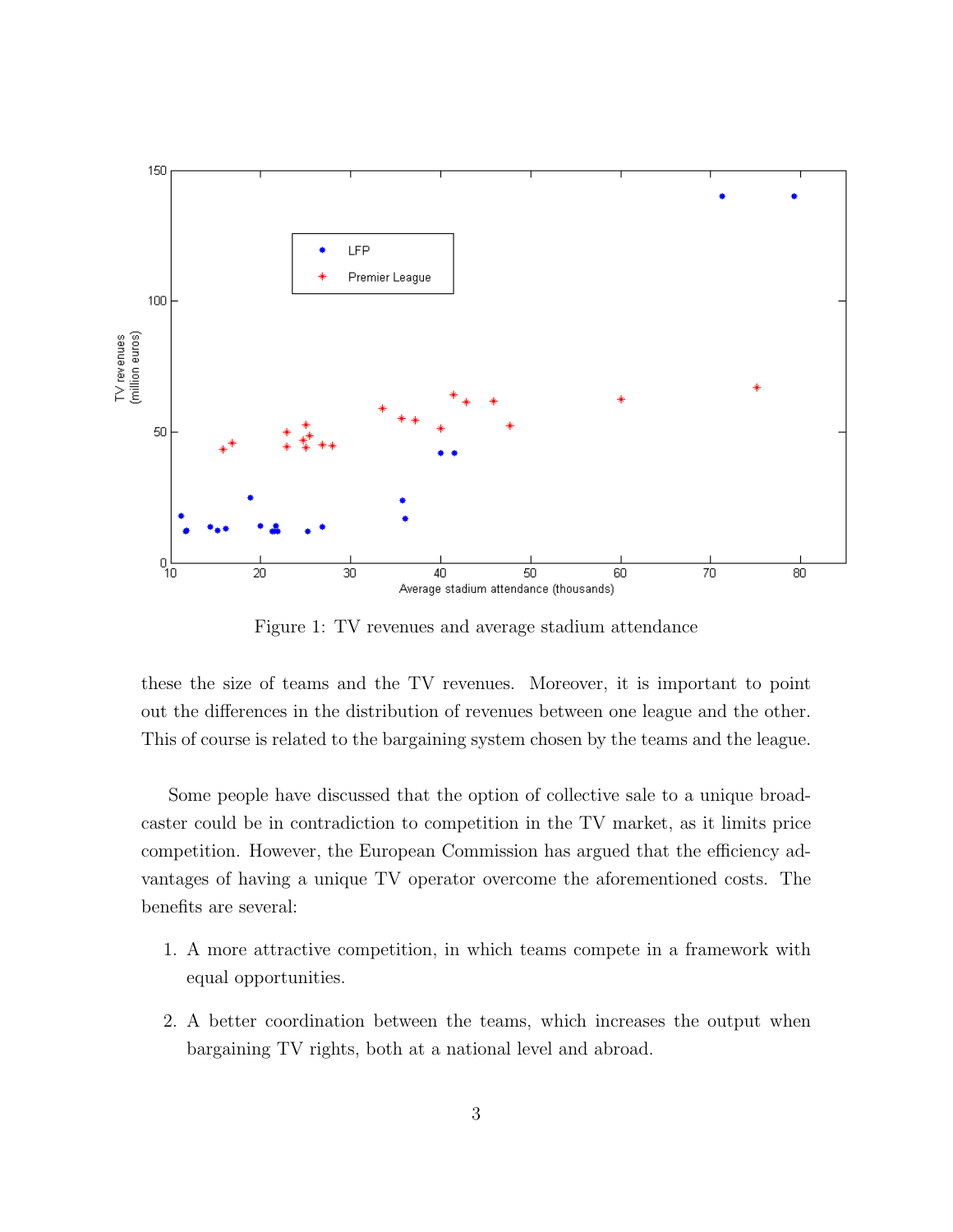- 3. A better organized competition by the unique TV broadcaster, which generates a more stable context for consumers, both in TV Pay Per View and in stadium attendance.
- 4. A financial stability among the football teams due to the higher redistribution of revenues.

The EC stated that there was a sufficient compatibility with Competition Law. In particular, from the decisions taken referred to the "UEFA case" (2003) and the "Bundesliga case" (2005), it could be deduced that the centralized sale of broadcasting rights is not contrary to Competition Law. In order to limit the market power of the unique broadcaster in this type of agreements, the EC established a reference point in which the rights are divided in different packages and sold in auctions to different TV platforms. This allows them to hold exclusively the rights on these packages for a maximum period of three years.

After these EC resolutions, all the major national football leagues (including Italy after 2010) and the UEFA Champions League bargain their TV rights collectively. There is only one exception of sufficient importance that must be taken into consideration: the Spanish LFP still operates with a system of individual sale. Moreover, the TV broadcasting market in the Spanish league has has been quite volatile. There has been periods of a unique TV platform with all market power and periods of two TV platforms that were competing for prices and TV rights.

#### Individual or Collective?

What does it mean to have an individual bargaining system between teams? In an individual bargaining system, teams manage their own TV rights. They sell them individually to a TV broadcaster, which pays a quantity in order to freely broadcast the signal of the team's games. This signal is sold to different TV channels, which will finally show the match to final consumers. The TV market structure, however, is unrestricted: it can be competitive or monopolistic. In the case of a monopolistic TV market, it is clear, teams will sell their rights to a unique broadcaster. In the case of a competitive TV market, say with two TV broadcasters, each broadcaster will own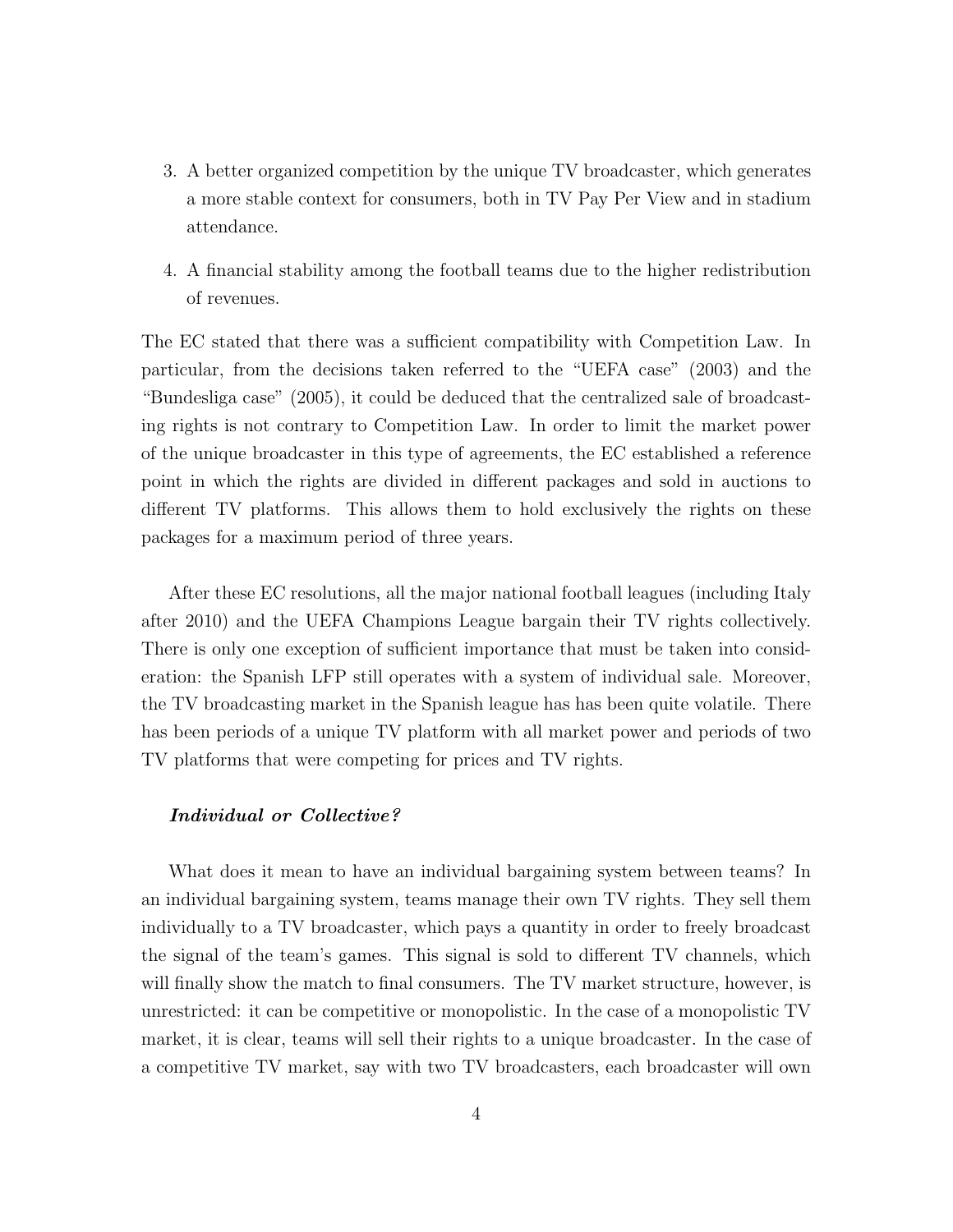at least the rights of one team of the league. This means that when two teams whose rights are owned by different broadcasters play each other, the broadcasters will have to reach an agreement on which of the two will broadcast the signal. In Spain, the match must by law be broadcasted by the TV broadcaster that owns the rights of the team playing at home.

A collective bargaining scheme has a more simple structure. Teams gather together and, represented by a supra-entity (which is normally the football league itself), bargain with the TV broadcaster. The revenues obtained are shared according to a ex-ante predetermined rule which normally tries to promote both competition and equality between teams. For example, clubs in England receive broadcast income in the following way: 50% is shared equally between the 20 clubs; 25% is paid in Facility Fees each time a club's matches are shown on TV in the UK (with each club guaranteed a minimum of 10 Facility Fees); and the final 25% is paid in Merit Payments which are dependent on the club's final position in the League Table. Apart from England, this redistribution rule is more or less similar across the different european competitions in Germany, Italy, France and also the European UEFA Champions League.

The aim of this paper is to understand the structure and distribution of TV revenues in football leagues in a theoretical framework relying in two different dimensions:

- 1. The way revenues are bargained between TVs and clubs: they can be centralized by a single part representing all the teams or it can be done individually by each team.
- 2. The degree of competition in the TV market, which will have an impact on final prices and team revenues.

I will also take into special consideration how merchandising (an important part of the football club's revenues) can affect team's budgets, considering that merchandising and TV matches are complementary goods in the consumer demand.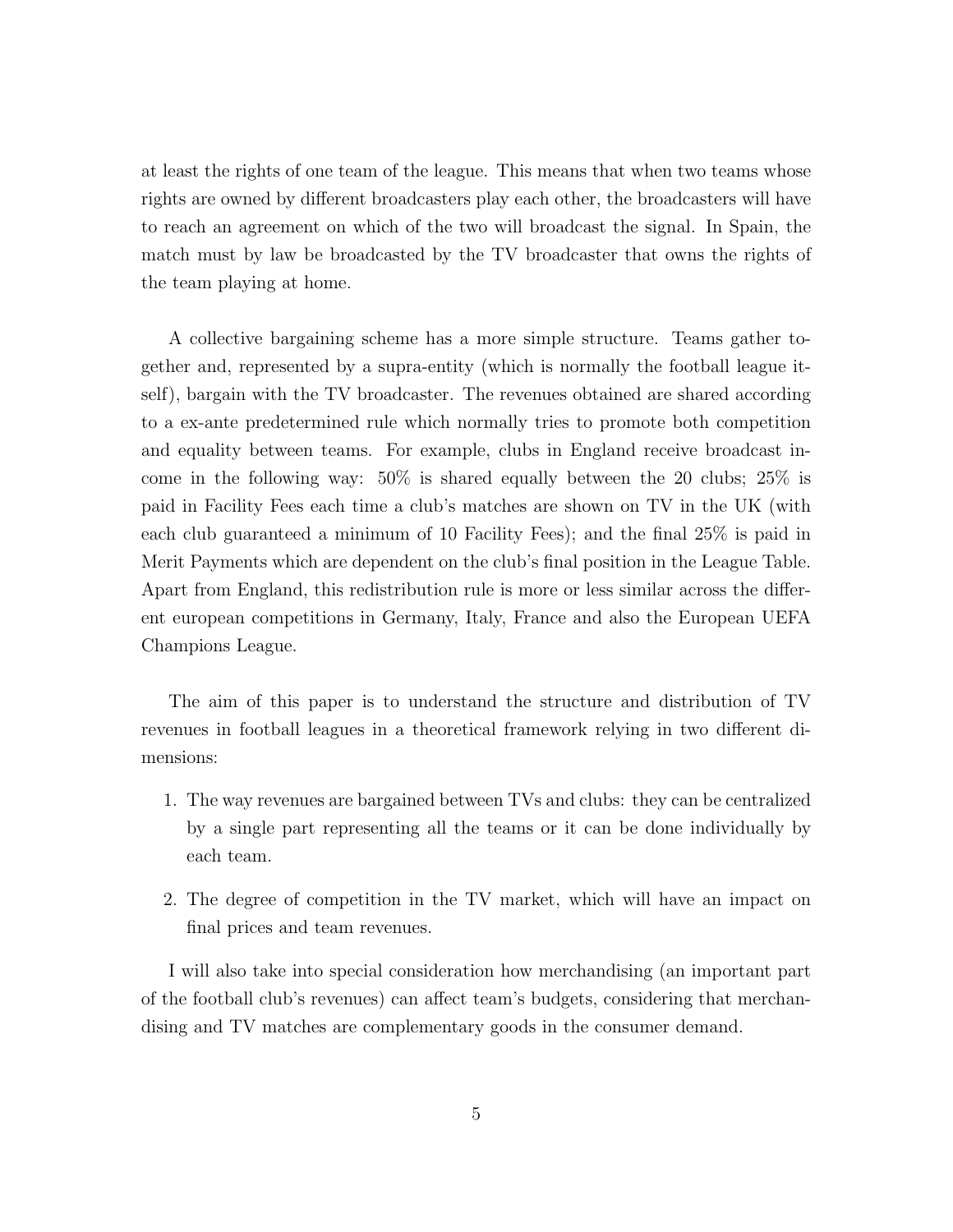#### Related Literature and Findings

The literature related to the topic is scarce. The only paper related to this particular field of broadcasting rights in sport leagues is one by Falconieri, Palomino and Sákovics  $(2004)$  [\[4\]](#page-30-0). The authors present a model investigating the differences of the two bargaining systems by introducing competition between clubs of a sport league. They find that individual sale is more appropriate in a league that is large in terms of number of teams, which has relative heterogeneous teams and which has a larger exogenous performance-related revenues. However, they assume that there is only one TV platform- and therefore they do not take into account that when there is individual sale, more than one TV platform can arise in equilibrium- and do not use merchandising profits as part of the revenues of teams.

However, there is a more extensive literature on complementary goods which can be related. Choi and Stefanidis  $(2001)[1]$  $(2001)[1]$  create a model in which an incumbent supplier may tie two complementary products to fend off potential entrants by investing and innovating. Another example is Haucap and Klein (2009) [\[6\]](#page-30-2), which analyses the effects of regulation of network infrastructure, denoted as an upstream market, on complementary downstream service markets.



Figure 2: Framework for different equilibria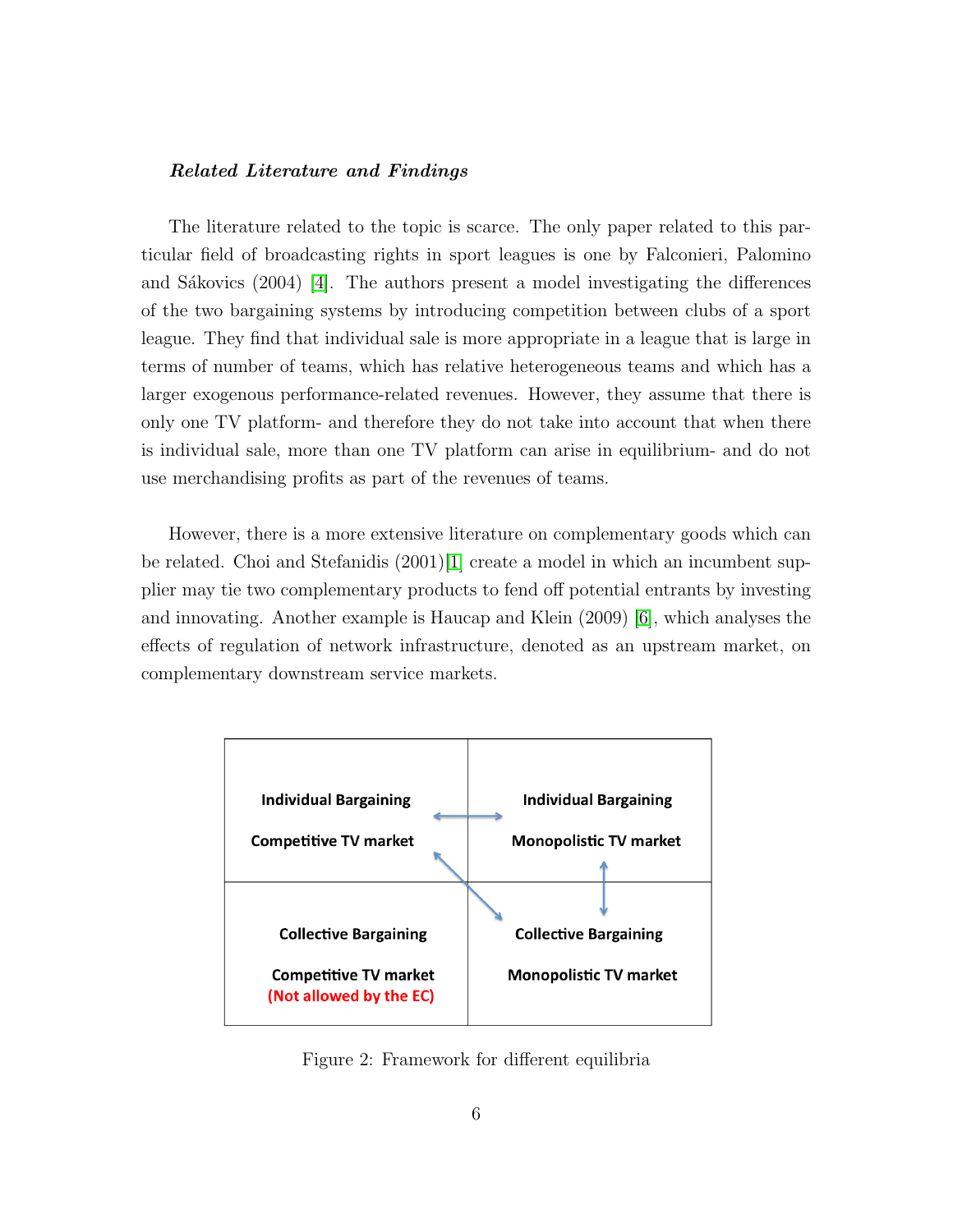I create a model of complementary goods (TV and merchandising) for football leagues: one good (TV broadcast) is produced in the upstream market and the other (merchandising) in the downstream market. The model helps to understand the different contractual situations that occur in the sale of TV broadcasting rights in European football leagues by endogenizing TV competition. I take into account the three most plausible different scenarios, according to the bidimensional description of the project above mentioned and summarized in Figure 2. I consider an individual bargaining system both with monopolistic and competitive TV market and a collective bargaining only with a monopolistic TV market, following the EC recommendation. As key questions, I try to answer under which conditions each system will be preferred by teams in a maximization of revenues perspective and which system will be preferred from a socially optimal point of view.

As major results, I find that merchandising profits are higher when there is TV competition, as teams have a higher market power on consumer's demand. These merchandising profits are dependent on two crucial factors: what is the difference between teams size and how the fixed costs function of entering a new merchandising market benefits the highest teams. When comparing the different bargaining systems, I find that in an individual bargaining framework, a competitive TV market is more likely to occur when the differences between teams are higher. Following the EC recommendation, I finally consider a collective bargaining system with a monopolistic TV market system. Assuming a positive externality in TV revenues generated by the cooperation and coordination between teams, I compare this bargaining system with an individual bargaining system with competitive TV market. I find that the higher is the difference between clubs, the harder will be to implement a collective agreement.

The rest of the paper is organized as follows: section 2 presents the model which will help us to understand the topic, section 3 states the equilibrium analysis, section 4 presents a welfare comparison between different equilibria and section 5 concludes. Section 6 provides relevant proofs of the different results as part of a mathematical appendix.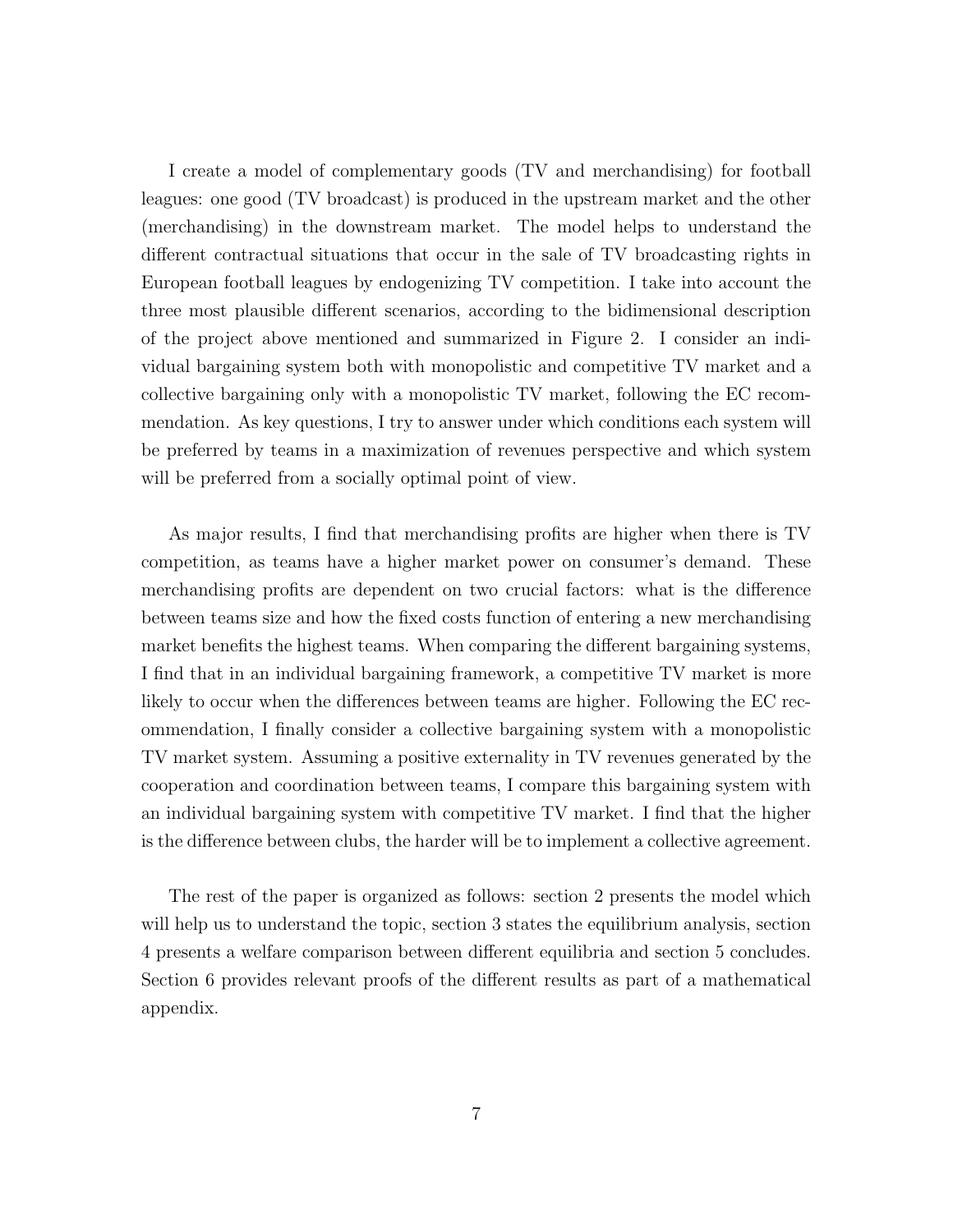# 2 The Model

In this section I present a sequential model with four different types of agents. Two TV broadcasters B1 and B2, two football teams A and B, the football league organizing the competition and a continuum of consumers, divided into supporters of team A (of size  $\lambda$ ) and team B (size  $1 - \lambda$ ). Without loss of generality, I will assume that  $\lambda \geqslant \frac{1}{2}$  $\frac{1}{2}$ .

#### 2.1 Consumers

Consumers can buy TV matches and merchandising. The demand of each good will depend on both prices. I will assume that these goods will be complements. The most passionate fans will want to consume TV games altogether with football t-shirts and other merchandising goods of their own team. Regarding the consumer demand, I assume a functional form of the demand such as:

$$
D_{TV}(p_{TV}, p_M) = 1 - p_{TV} + \alpha p_M
$$
  

$$
D_M(p_{TV}, p_M) = 1 - p_M + \alpha p_{TV}
$$

where for having complementarity of goods,  $\alpha$  must be negative and close to  $-1$ .

### 2.2 TV market

TV broadcasters buy the broadcasting rights to football teams and sell the signal to different channels in the TV market. In this sense, note that there are two different TV markets, the market for broadcasters and the market for TV channels. Let us assume that there is a continuum of channels that sell a homogeneous good and compete a la Bertrand. Therefore in equilibrium the final price is equal to the price that the broadcasters charge to the channels (the wholesale price will be equal to the final price). The presence of the TV channels is irrelevant in this model, given that they act as efficient intermediaries between TV broadcasters and consumers. Hence, the TV broadcasters will decide what price to charge to the consumers when they sell the football games on TV.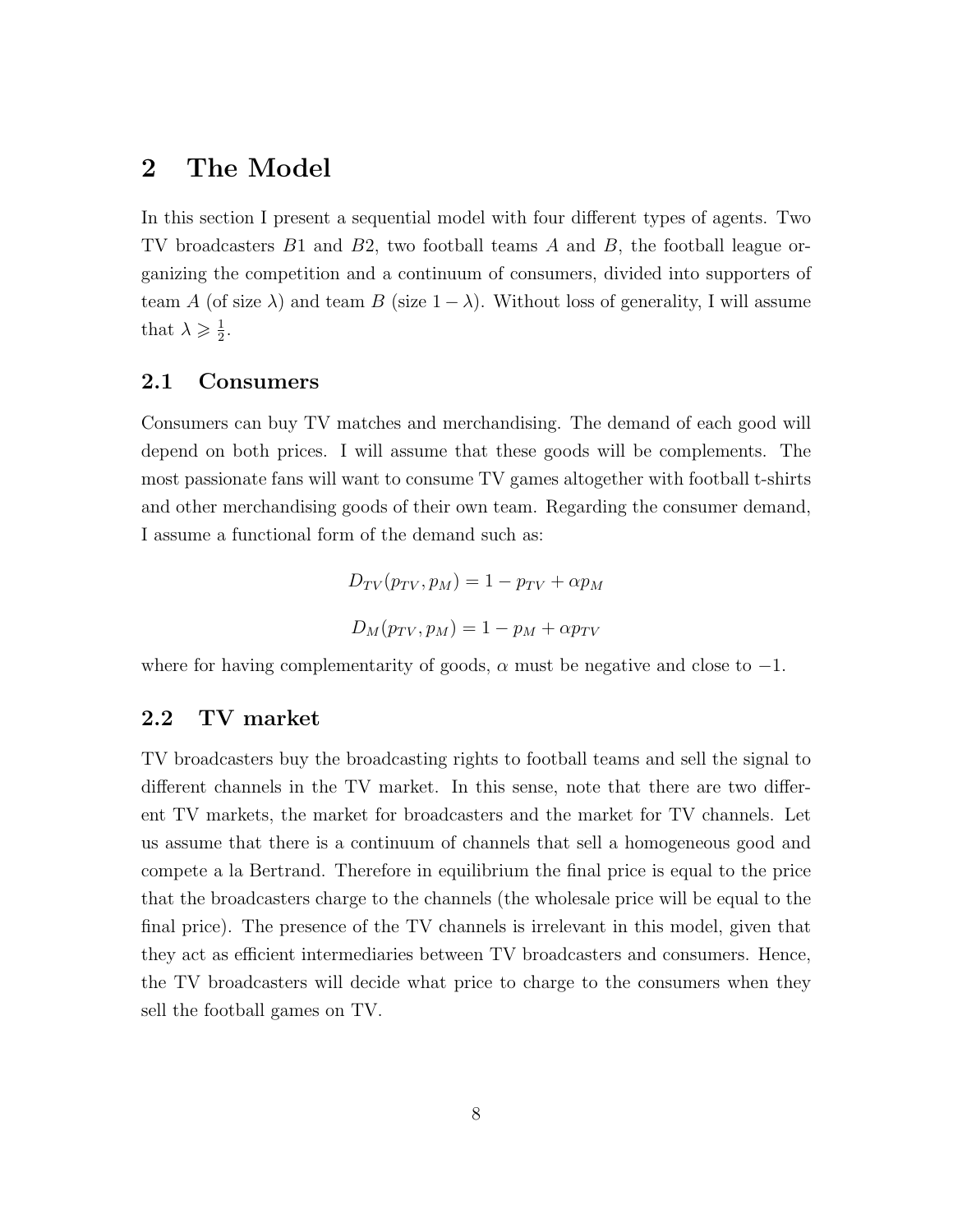The prices that are set can be the result of a competitive or a monopolistic environment. In the case of a competitive TV market (two TV broadcasters that hold the rights of the two different teams), I assume that they are forced to reach an agreement and pay each other a fixed price which will be independent on the amount of TV consumed by the football fans. I will take into account the net payment  $r^*$ that broadcaster  $B1$  will pay to  $B2$  so that if they pay each other the same amount we will have that  $r^* = 0$ .

### 2.3 Football League

Although it has no power at all in an individual bargaining system, the football league plays a central role in the collective bargaining system. It is the one bargaining as a representative of the football teams. Let us then assume that the league represents the interest of all the teams and gives a weight to teams dependent on their size in a way that there is a very high concern to promote budget equality between teams. Smaller teams will be better considered in the league's utility function. With this in mind, I introduce the utility of the league, which will try to maximize the total team profits without forgetting to promote equality in profits. Let  $\Pi_A^C$  and  $\Pi_B^C$  the total profits of teams under a collective agreement. Then the utility function of the league is:

$$
U(\Pi_A^C,\Pi_B^C)=\Pi_A^C+\Pi_B^C-\beta(\Pi_A^C-\Pi_B^C)^2
$$

where  $\beta > 0$  denotes a preference for redistribution and equality.

### 2.4 Football teams

When operating individually, the football teams will have all the bargaining power in the bargaining process with TVs. They will appropriate all the surplus generated by the TV broadcasters and will share it depending on their size  $\lambda$  and  $1 - \lambda$ .

Also, we set that the teams will sell merchandising in order to balance their budget. We assume that there is a continuum of markets  $x$  where teams can sell their products. All teams are different in their behaviour and enter a different number of markets: this will depend on their size  $\lambda$ . Bigger teams will be able to enter in more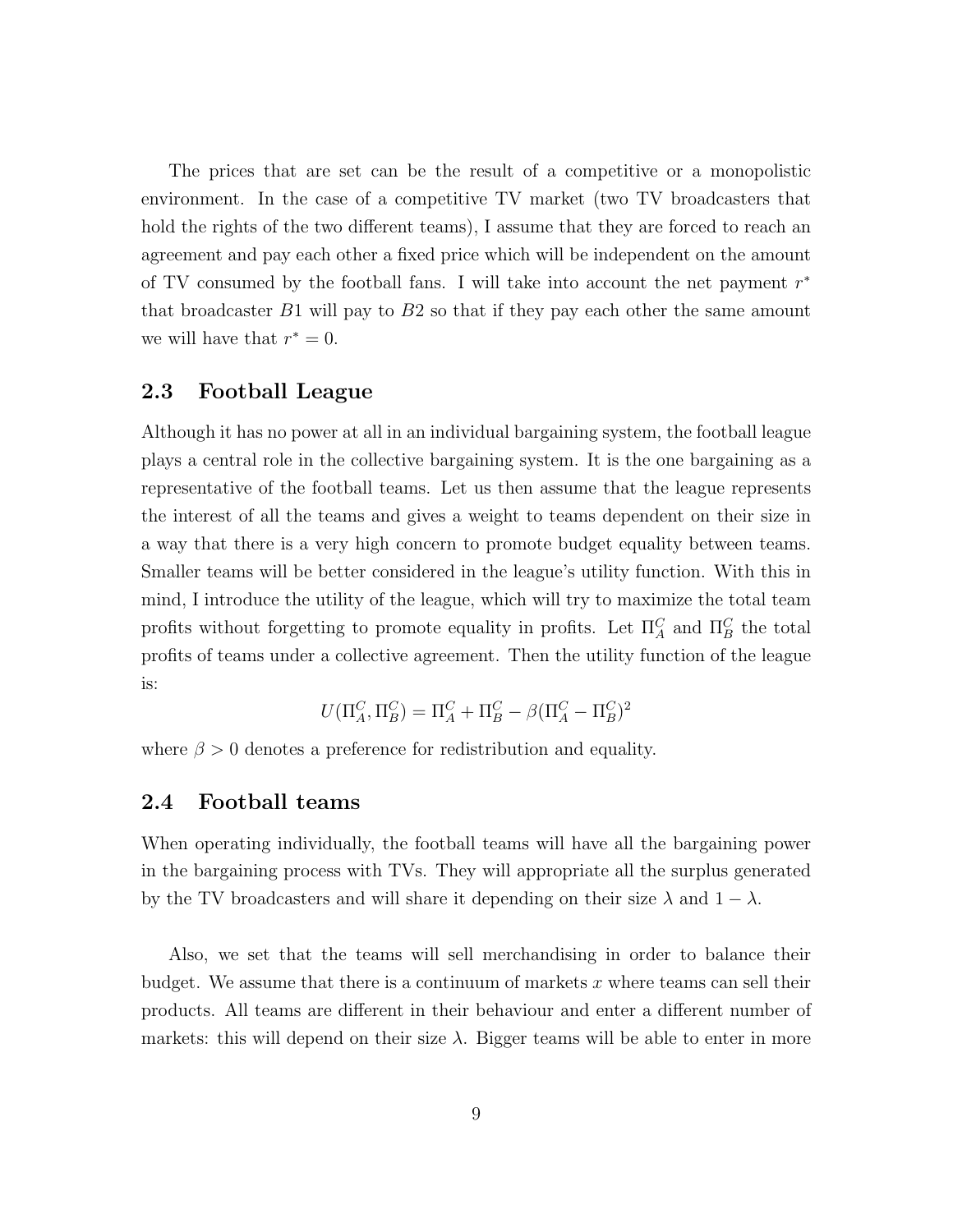markets than small teams due to a fixed cost  $F(x)$  of entering each market x. I choose  $F(x) = x^n$ , so that:

- 1.  $F'(x) > 0$ .
- 2. The fixed cost of the first market  $x = 0$  is normalized to zero:  $F(0) = 0$ .
- 3.  $n > 1$ , where *n* denotes the degree of benefits given to the biggest teams.

The fixed cost can be interpreted in different ways. For example,  $x$  can be the distance from the city where the team is based to the market it has decided to sell, with each market having a fixed cost of entering increasing in the distance to the club's city. A more simple interpretation could be that  $F(x)$  captures that the size of each market is decreasing in  $x$  and only larger teams will be able to enter in these markets. Note that the relevant issue is that the team with a higher number of supporters will be able to sell in more markets.

The bargaining system that the teams endogenously choose can be an individual or a collective system and in the case of an individual bargaining system, teams will choose either a monopolistic or a competitive TV market.

# 3 Equilibrium

### 3.1 Individual Bargaining

In an individual system, the teams bargain separatedly with the TV broadcasters, so that the timing of the game is as follows:

- 1. Teams bargain with TV platforms the amount they receive for their TV rights. In the case of monopoly, we assume that team A bargains first and this gives him all the bargaining power with respect to team B.
- 2. If B1 and B2 are broadcasting, they must reach an agreement of a fixed price  $r^*$ .
- 3. Prices for TV games are set. We will have either competitive prices or monopolistic prices depending on the number of TV broadcasters.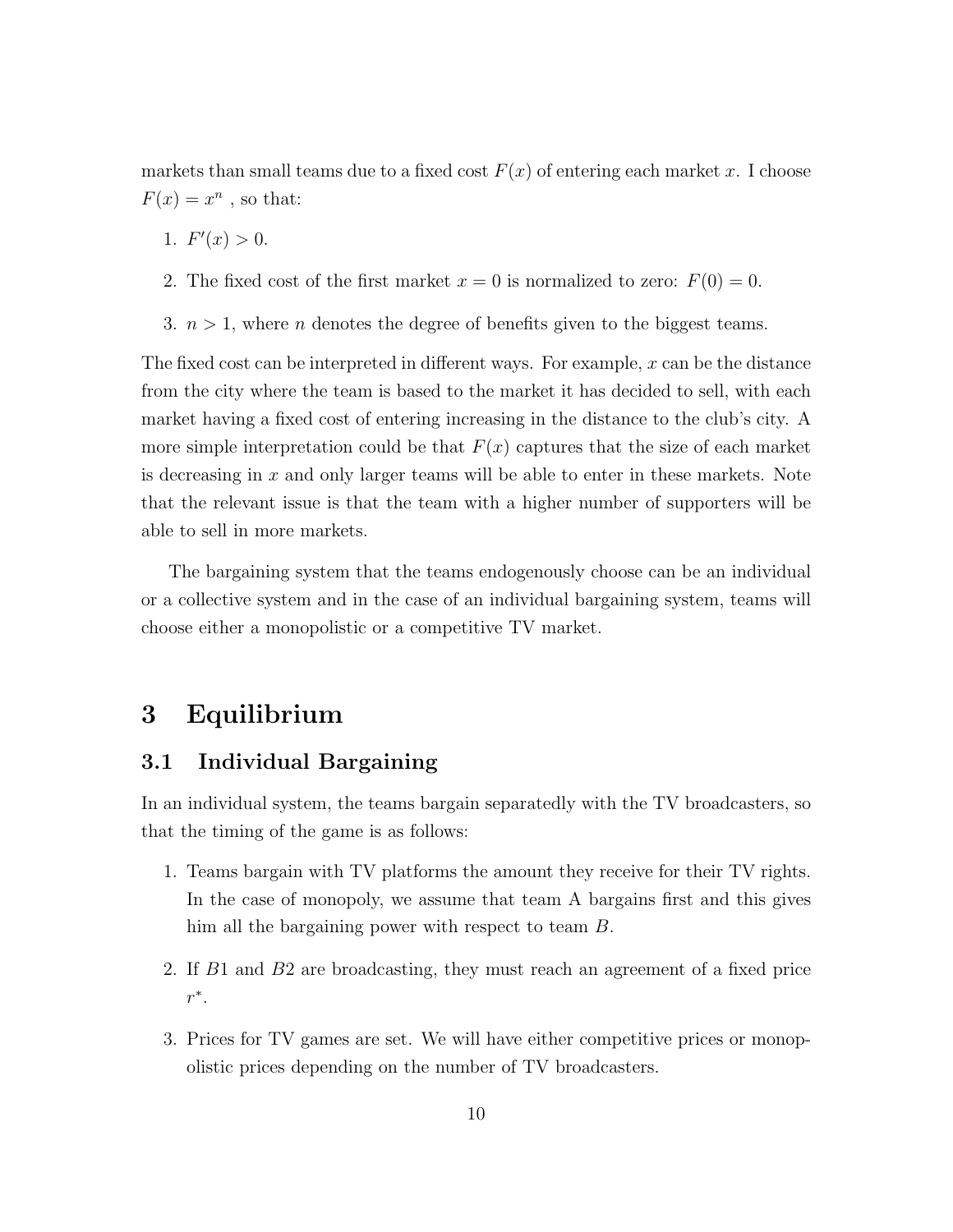4. Teams will set a price for the merchandising.

The second step of the model is not relevant in practice. This would only be relevant if the price was paid per unit or if there was not reciprocity in the agreement (i.e. if in this agreement, one TV can broadcast but the other cannot). I assume that both of the TV broadcasters are allowed to broadcast and that both pay each other a fixed quantity.

#### 3.1.1 Competitive environment

We solve the game by backwards induction, starting in step 4. Given the prices for TV, the last step of the game is one in which teams maximize merchandising revenues. But due to the existence of two competitors in the TV market, teams will already internalize that  $p_{TV} = c_{TV}$  and the quantity  $r^* = 0$ . Of course we will have that profits from TV will be zero so that  $\Pi_{TV,2}^I = 0$ . The price for merchandising will come from the following problem:

<span id="page-11-1"></span>
$$
\begin{aligned}\n\text{Max} & D_M(p_{TV}, p_M)(p_M - c_M) \\
\text{s.t} & p_{TV} = c_{TV} \\
r^* &= 0\n\end{aligned} \tag{1}
$$

so that we obtain that

$$
p_M = \frac{1 + \alpha c_{TV} + c_M}{2} \quad \text{and} \quad \Pi_{M,2}^I = \left(\frac{1 + \alpha c_{TV} - c_M}{2}\right)^2
$$

where  $\prod_{M,2}^{I}$  denotes the merchandising profits net of fixed costs that would be obtained in each market (with  $\lambda = 1$ ) in an individual bargaining scheme with two TVs (competition). Note that this price will be high as a result of the market power that teams acquire given that TV prices are low due to competition.

Total merchandising profits will depend on the previous expression, subject to the size of the teams and on the total fixed costs, which will also depend on the size  $\lambda$ through the number of markets where teams enter  $x^*(\lambda)$ . This yields:

<span id="page-11-0"></span>
$$
\Pi_{M,2}^I(\lambda) = \int_0^{x^*(\lambda)} \left(\lambda \Pi_{M,2}^I - F(x)\right) dx \tag{2}
$$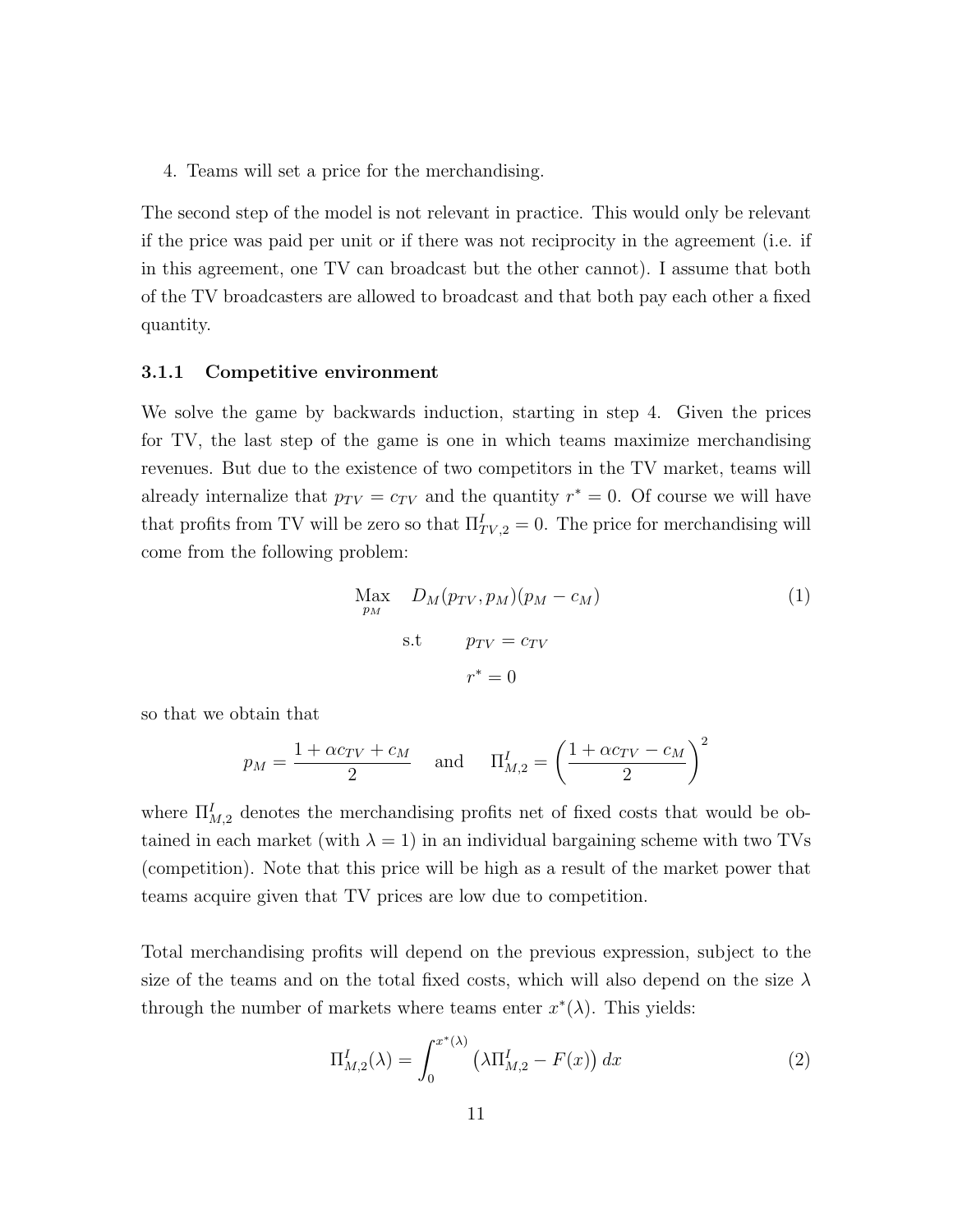where  $x^*(\lambda)$  is the last market in which a team with size  $\lambda$  will sell their products

$$
\lambda \Pi_{M,2}^I - F(x^*(\lambda)) = 0
$$

so that

$$
x^*(\lambda) = F^{-1}(\lambda \Pi_{M,2}^I)
$$

Choosing prices to maximize [\(2\)](#page-11-0) is equivalent to choose prices in [\(1\)](#page-11-1), as only  $\Pi_{M,2}^I$ depends on  $p_M$ . Therefore the solution for [\(2\)](#page-11-0) will be:

<span id="page-12-0"></span>
$$
\Pi_{M,2}^I(\lambda) = \left(\frac{n}{n+1}\right) \left(\lambda \Pi_{M,2}^I\right)^{\frac{n+1}{n}} \tag{3}
$$

**Lemma 1.** From the function of the merchandising profits  $\Pi_{M,2}^{I}(\lambda)$  we have the following characterization:

1. 
$$
x^*(\lambda) < 1
$$
  
\n2.  $\frac{\partial \Pi_{M,2}^I(\lambda)}{\partial \lambda} > 0$   
\n3.  $\frac{\partial \Pi_{M,2}^I(\lambda)}{\partial n} > 0$   
\n4.  $\frac{\partial \Pi_{M,2}^I(\lambda)}{\partial n \partial \lambda} > 0$ 

The merchandising profits are increasing in  $\lambda$ . Hence the bigger is a team, the more markets it will be able to enter so that that the profits will increase. On the other side, note that if the cost of entry is lower (*n* is higher), given that  $\lambda \Pi_{M,2}^I < 1$ , the higher will be the merchandising profits and hence  $\frac{\partial \Pi_{M,2}^I}{\partial n} > 0$ . As we can see in Figure 3, a very high  $n$  implies low fixed costs for values lower than 1. In this situation (*n* high) it is profitable to increase the number of markets  $x^*$  and so the profits are higher. The final consequence is that the higher is  $n$ , the higher are the profits of being a big team. This comes directly from assumption (3) of the fixed costs function  $F(x) = x^n$ , with  $n > 1$ .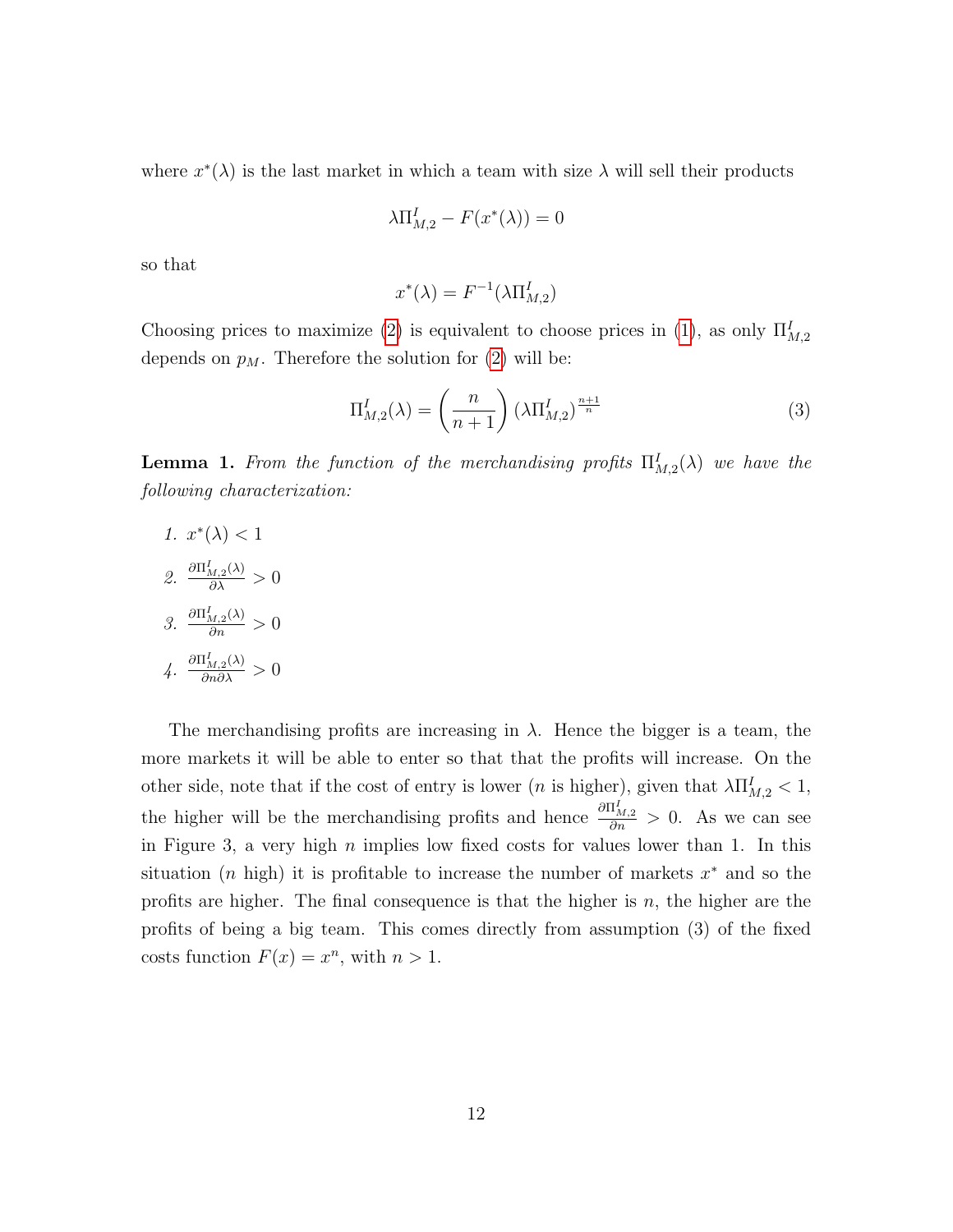

Figure 3: Structure of merchandising profits

#### 3.1.2 Monopolistic environment

In this case, given that there is a single TV broadcasting, there is no step 2 in the game. By backwards induction, we start solving the game in the last step, in which teams maximize their merchandising revenues net of fixed costs for a given price  $p_{TV}$ . Therefore the maximization program for the teams is:

$$
\underset{p_M}{\text{Max}}(p_M - c_M)(1 - p_M + \alpha p_{TV})\tag{4}
$$

This yields  $p_M = \frac{1 + \alpha p_{TV} + c_M}{2}$  $\frac{TV+c_M}{2}$ . TVs take this price as given and maximize:

$$
\begin{aligned} \n\text{Max}(p_{TV} - c_{TV})(1 - p_{TV} + \alpha p_M) \\
\text{s.t} \quad p_M &= \frac{1 + \alpha p_{TV} + c_M}{2}\n\end{aligned} \tag{5}
$$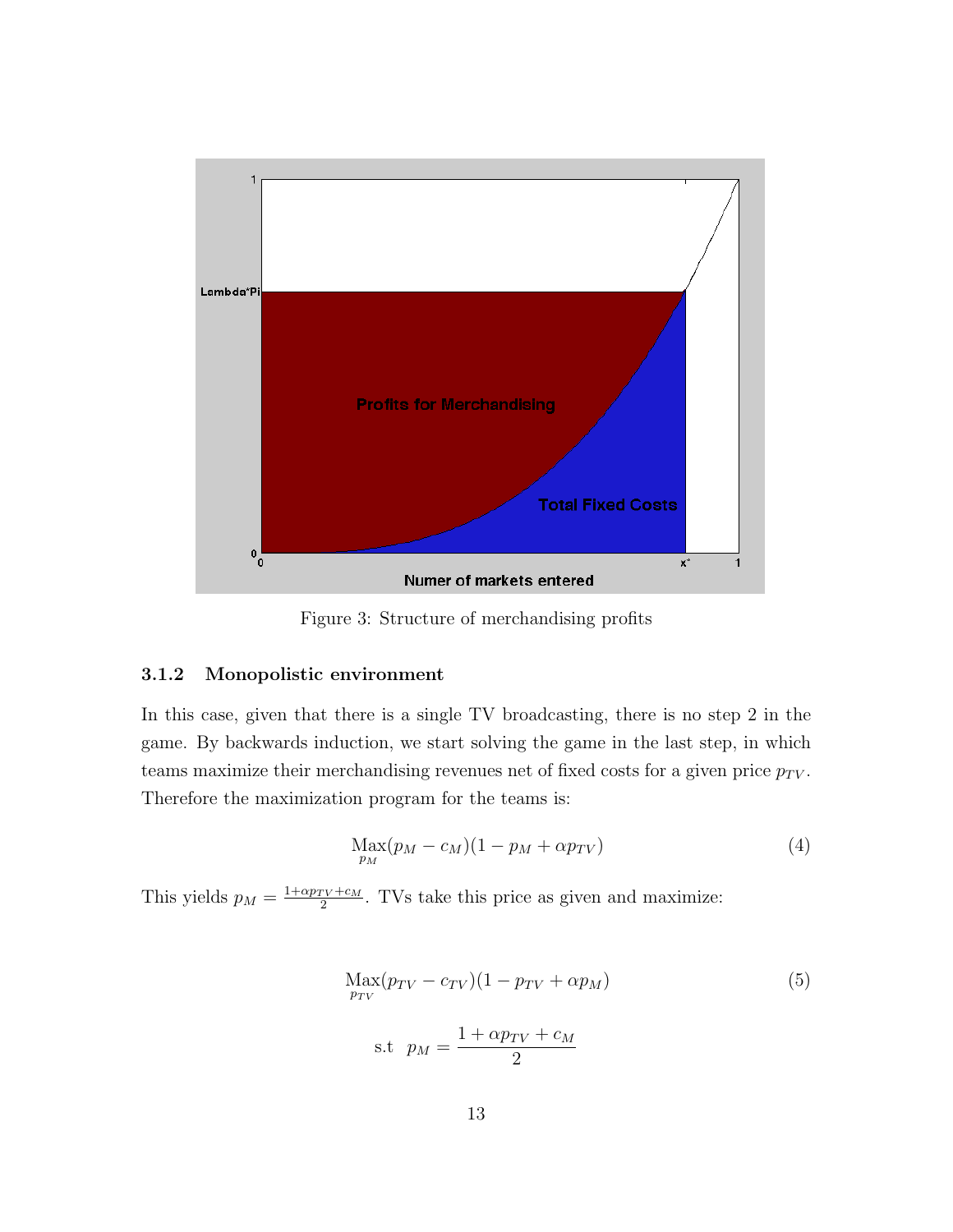We obtain the following prices:

$$
p_{TV} = \frac{c_{TV}}{2} + \frac{2 + \alpha(1 + c_M)}{2(2 - \alpha^2)}
$$

$$
p_M = \frac{(4 - \alpha^2)(1 + c_M) + \alpha(2 - \alpha^2)c_{TV} + 2\alpha}{4(2 - \alpha^2)}
$$

so that:

$$
\Pi_{M,1}^I = \left(\frac{(2 - 2c_M + \alpha c_{TV})(2 - \alpha^2) + (2\alpha + \alpha^2(1 + c_M))}{4(2 - \alpha^2)}\right)^2
$$

and

$$
\Pi_{TV,1}^I = \frac{(2 + \alpha(1 + c_M) - (2 - \alpha^2)c_{TV})}{8(2 - \alpha^2)}
$$

where similar to the previous environment,  $\Pi_{M,1}^I$  denotes the profits net of fixed costs that would be obtained per market with  $\lambda = 1$  in an individual bargaining scheme with one TV (monopoly). As in [\(3\)](#page-12-0), the number of fans  $\lambda$  and the fixed costs of each market x lead to a similar expression for total merchandising profits under monopoly:

$$
\Pi_{M,1}^I(\lambda) = \left(\frac{n}{n+1}\right) \left(\lambda \Pi_{M,1}^I\right)^{\frac{n+1}{n}}
$$

for which the results found for Lemma 1 can be applied similarly. Given that teams lose some market power in this case, the profits from merchandising will be lower than in the competitive TV market case but now there will be positive profits from TV.

The question arising after presenting these two different environments is under which conditions will one dominate the other. This will of course depend on the strategic decision taken by both teams. In order to have a monopolistic TV market, we need both teams willing to participate, so that if only one deviates from the decision, then it will go to a potential new TV to bargain for its rights and a competitive TV market will automatically arise.  $\frac{1}{1}$  $\frac{1}{1}$  $\frac{1}{1}$ . Team A bargains first so that in order to make  $B$  accept it will leave the amount for which  $B$  will be indifferent between going to a second TV or stay in a single TV scheme.

<span id="page-14-0"></span><sup>&</sup>lt;sup>1</sup>Note the implicit assumption that the TV's are in the market ready to respond to the teams strategic decisions.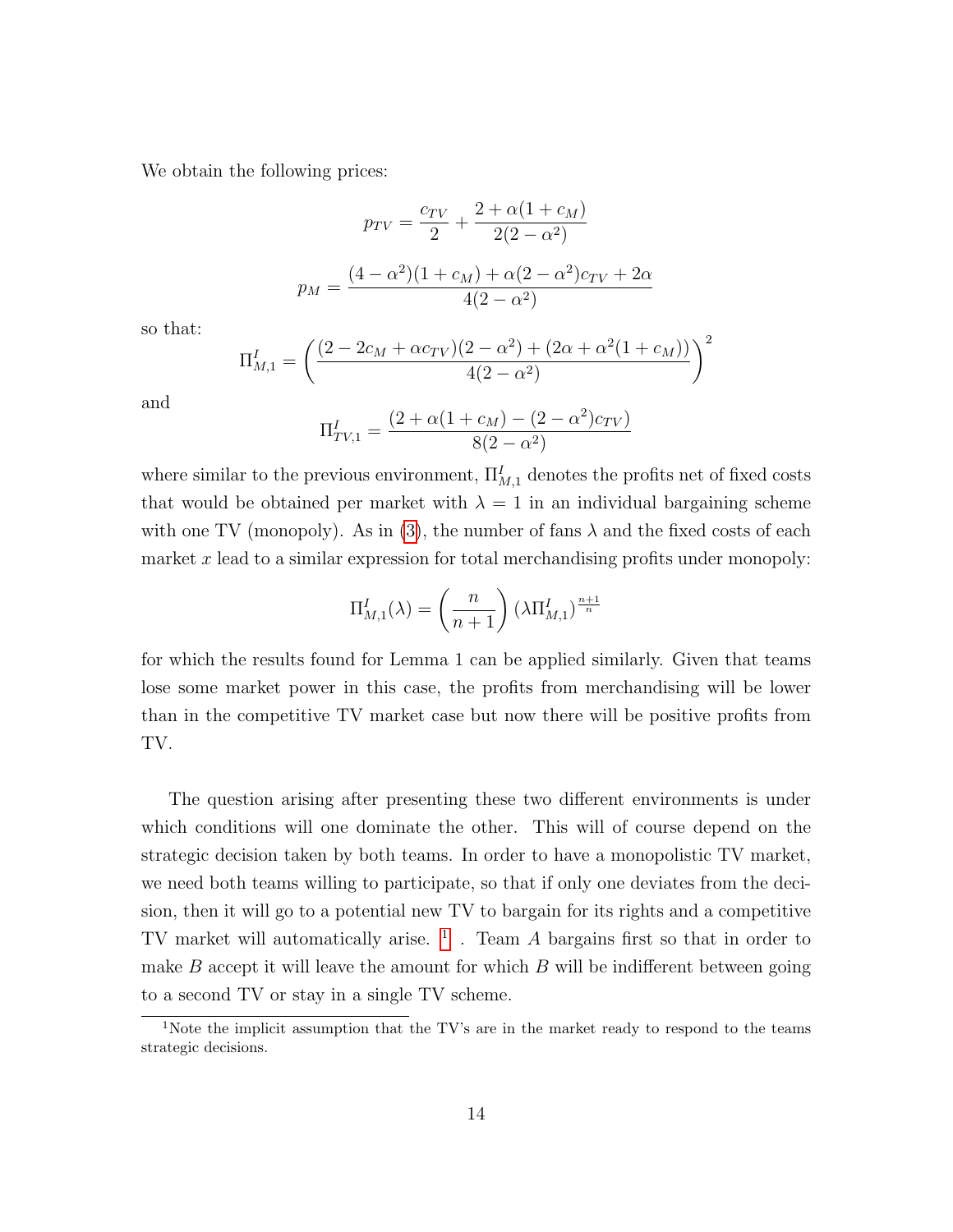Proposition 1. Under individual bargaining, a competitive TV market is preferred by teams if  $G(\lambda, \alpha, n, c_{TV}, c_M) \geq 0$ , where:

$$
G(\lambda, \alpha, n, c_{TV}, c_M) = \Pi_{M,2}^I(\lambda) + \Pi_{M,2}^I(1 - \lambda) - (\Pi_{TV,1} + \Pi_{M,1}^I(\lambda) + \Pi_{M,1}^I(1 - \lambda))
$$

Else, if  $G < 0$ , a monopolistic TV market will arise.

Rearranging terms, the condition  $G \geq 0$  is equivalent to:

$$
\Pi_{M,2}^{I}(\lambda) + \Pi_{M,2}^{I}(1-\lambda) \geq \Pi_{TV,1} + \Pi_{M,1}^{I}(\lambda) + \Pi_{M,1}^{I}(1-\lambda)
$$
\n(6)

This means that the TV market outcome will depend in the end on the total revenues generated by both teams. The left hand side of the expression will be the total revenues generated under competition and the right hand side will be the revenues under TV monopoly. Summarizing, a positive  $G$  means that the market power that the teams have in the merchandising market is so high that the subsequent profits surpass the profits under a monopolistic TV market. If merchandising profits are higher under a competitive equilibrium, any variable that will make the merchandising profits increase will increase the probabilities of a competitive TV market.

**Corollary 1.** In a neighborhood of  $\alpha = -1$ , a competitive TV market is more likely when n is higher,  $\lambda$  is higher and the marginal costs  $c_M$  and  $c_{TV}$  are lower. Moreover, when the benefits n of being a big club are higher, a higher difference between clubs will make a competitive TV market more likely to occur.

The previous results are direct consequences of taking partial derivatives of the function G at  $\alpha = -1$ . A few things must be commented. If n is sufficiently high and the marginal costs low enough, we have that the competitive outcome will arise. In this line, note that a high relative size between teams  $\lambda$  will imply a higher probability of a competitive market. In terms of merchandising, it is more profitable to have a very strong team and a weak one because the strong will enter in many markets and given that  $F(x) = x^n$  is convex, this will not affect too much the weak one.

Figure 4 illustrates an example of parametrization of the function G applying Corollary 1 by assuming perfect complementarity  $\alpha = -1$ . We evaluate the function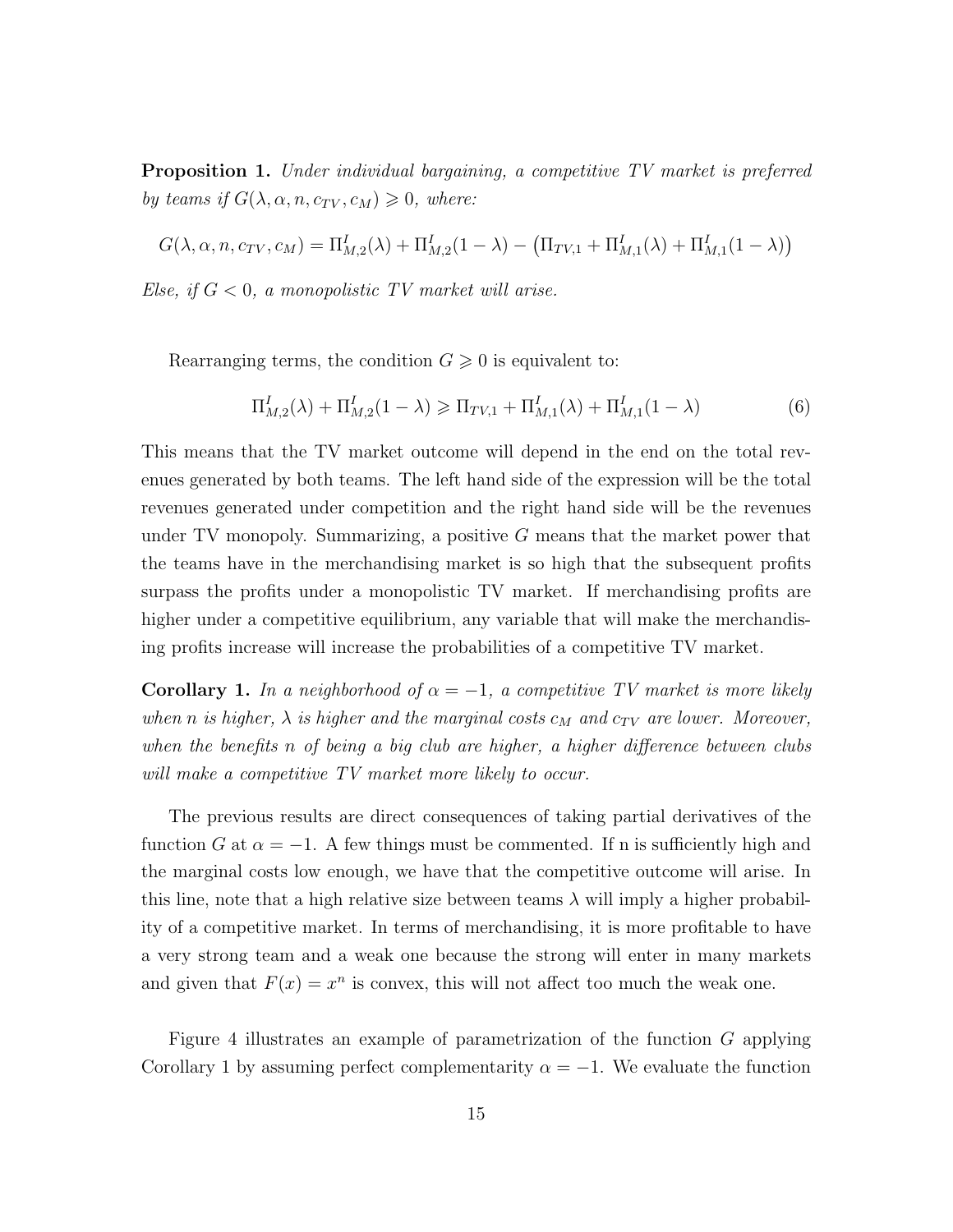

G at  $c_{TV} = c_M = 0$  for different values of  $\lambda$  and n. As we see, higher values of  $\lambda$ and  $n$  will imply a more likely competitive TV market, given that the profits from merchandising increase.

Lastly, I evaluate the option that teams have to gather and bargaining the broadcasting rights collectively.

## 3.2 Collective Bargaining

In an collective system, the teams decide to join to maximize the surplus generated from TV rights. A supra-entity, which will be the one organizing the league, will want to promote competition between clubs and will be the one deciding how much will each team be getting as TV revenues after the bargaining process. We only evaluate the outcome of a monopolistic TV market, following the EC recommendation. In order to promote competition, we assume a preference for equality in the league's utility function. The timing of the game is as follows:

- 1. The league bargains with a single TV broadcaster the total amount received.
- 2. The league shares the TV revenues with teams according to a redistributional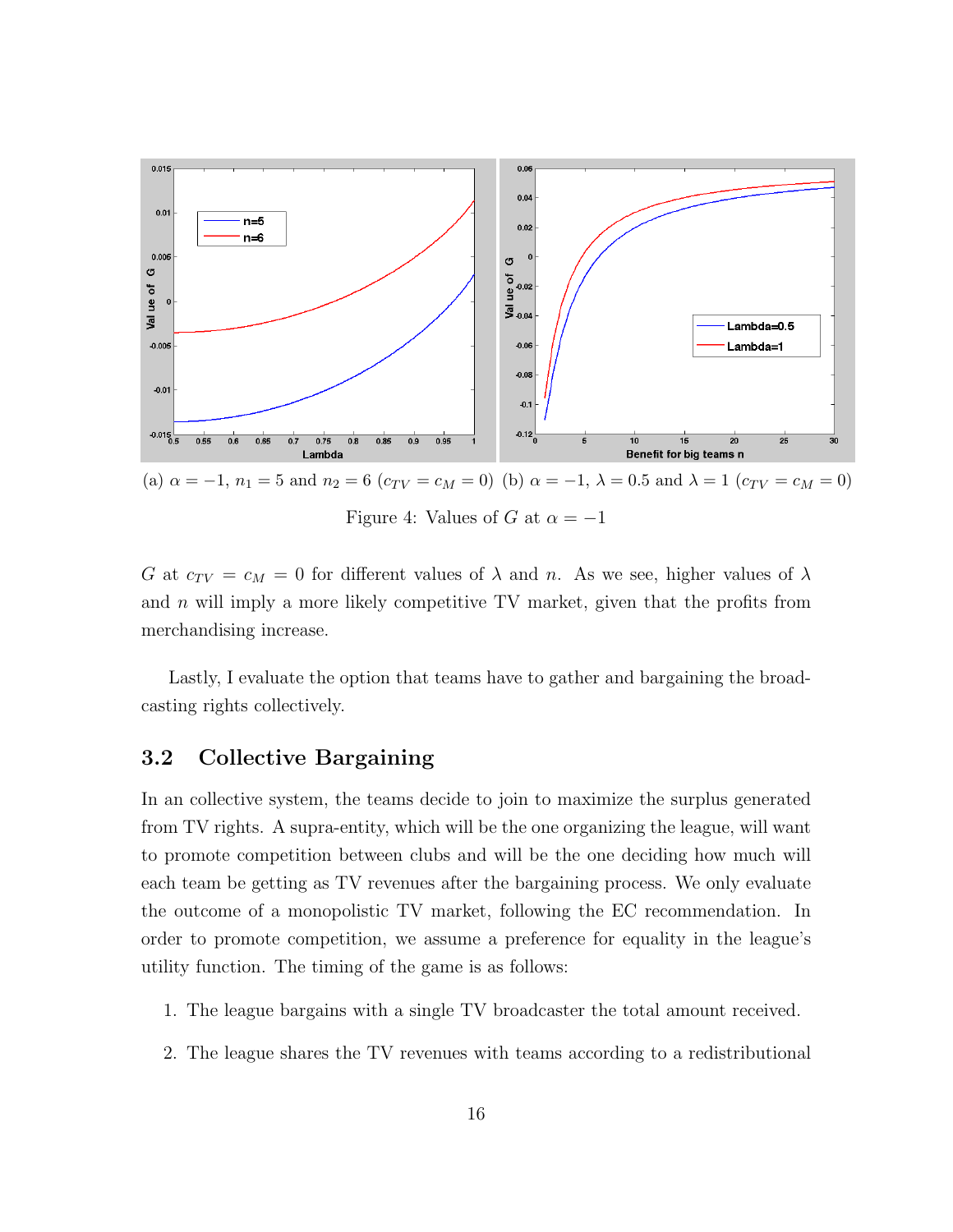rule.

- 3. Prices for TV matches are set by the unique broadcaster.
- 4. Teams will set a price for the merchandising.

In practice, there are important advantages of a collective bargaining scheme in terms of coordination, cooperation and the avoidance of financial problems. Some of these were given by the EC in order to promote a collective bargaining scheme. Moreover, compared to individual bargaining leagues, competitions that sell their rights collectively generate an extra total revenue, for example, when going abroad to sell their rights in other countries. I assume a positive externality  $\delta > 1$  that will generate an extra TV surplus  $(\delta - 1)\Pi_{TV,1}^I$  when the bargaining is centralized. Therefore, given that the league has no access to the merchandising revenues, it will use the TV revenues as a redistributional device between clubs in order to promote a more equal share of the total revenues. This argument is in line with the EC recommendation, given that a competitive TV market gives no option for redistribution through TV revenues. Merchandising and TV revenues are strategic devices used by teams and league in order to maximize their utility.

The league will maximize its utility subject to the budget constraint and the participation constraints of both teams in the collective bargaining system. Depending on the conditions for Proposition 1, the outside option for the participation constraint of both teams will vary. Teams have these outside options if they want to break the collective bargaining agreement and go to an individual bargaining system. We will have two cases:

#### 3.2.1 Monopolistic TV outside option

Suppose we have a monopolistic TV market that dominates the competitive TV market in the individual bargaining system. In this trivial case, a collective bargaining system will arise given that  $\delta > 1$  and therefore it will be for sure an advantage to move to a bargaining system where the participation constraints will be satisfied. At worst, teams will be as good as in the individual system and given that the total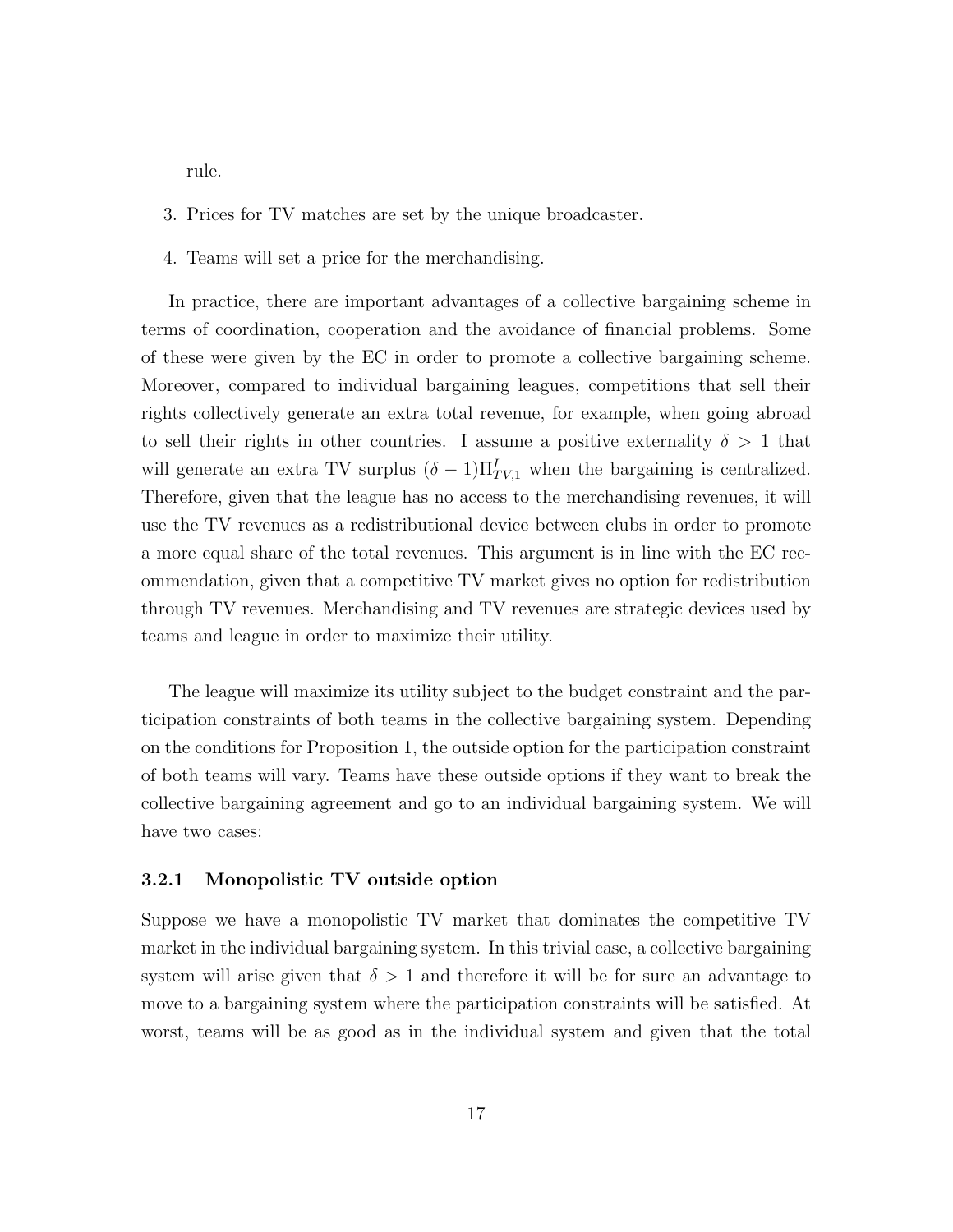revenues are increased by the externality  $\delta$ , none on the teams will be worse off, so that a collective bargaining system will dominate the individual one.

#### 3.2.2 Competitive TV outside option

The interesting case as an outside option for the teams, which is the one we will study more deeply, is when in the individual bargaining system we have a competitive TV market. We denote  $\Pi_A^C$  and  $\Pi_B^C$  the total revenues obtained under a collective bargaining scheme by each team for the relevant case of an outside option of a competitive TV market. The maximization program of the league is:

$$
\max_{\Pi_A^C, \Pi_B^C} \Pi_A^C + \Pi_B^C - \beta (\Pi_A^C - \Pi_B^C)^2
$$
\n
$$
\text{s.t.} \qquad \Pi_A^C + \Pi_B^C \leq \delta \Pi_{TV}^I + \Pi_{M,1}^I(\lambda) + \Pi_{M,1}^I(1-\lambda)
$$
\n
$$
\Pi_A^C \geqslant \Pi_{A,2}^I \qquad (PC A)
$$
\n
$$
\Pi_B^C \geqslant \Pi_{B,2}^I = \Pi_{B,1}^I \qquad (PC B)
$$

where the fact that  $\beta > 0$  indicates a preference for equality.

The interior solution from the FOC for the unconstrained maximization problem is to set  $\Pi_A^C = \Pi_B^C = \frac{\delta \Pi_{TV}^I + \Pi_{M,1}^I(\lambda) + \Pi_{M,1}^I(1-\lambda)}{2}$  $\frac{\lambda_{j+1}}{2}$  but of course this will not be implementable always given that we have two participation constraints, one for each team. Therefore we will have three scenarios that will depend on how big can  $\delta$  be. The larger  $\delta$  is, the easier will be to have more redistribution among teams using the TV revenues as a redistributional device.

**Proposition 2.** Characterization of equilibria with different values of  $\delta$ :

- 1. If  $\delta < \delta_1^*$ , we have a collective bargaining system with full redistribution.
- 2. If  $\delta_2^* \leq \delta \leq \delta_1^*$ , we have a collective bargaining system with partial redistribution.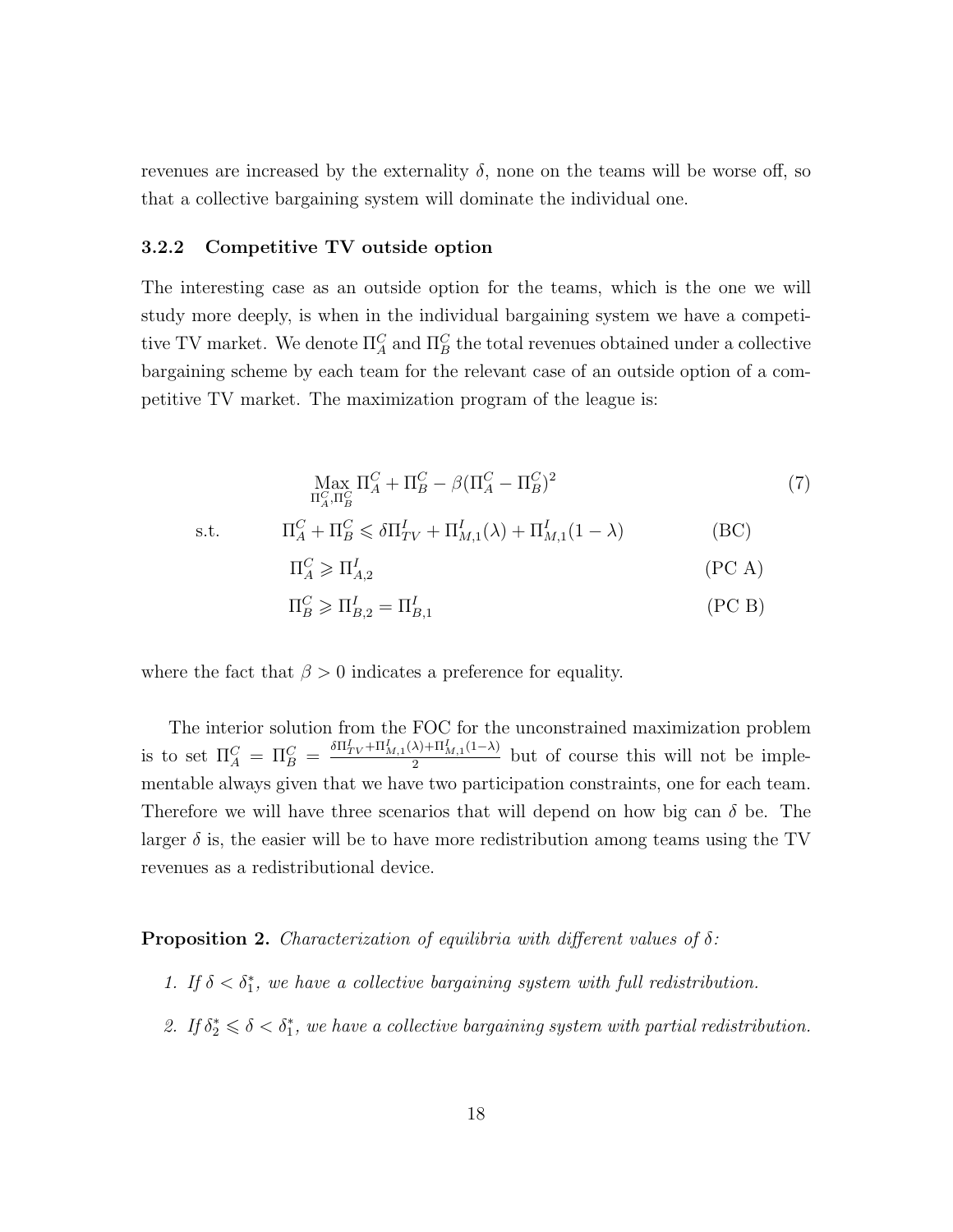3. If  $\delta \leq \delta_2^*$ , teams choose individual bargaining.

where

$$
\delta_1^* = \frac{2\left(\frac{n}{n+1}\right)\lambda^{\frac{n+1}{n}}\left(\prod_{M,2}^I\right)^{\frac{n+1}{n}} - \left(\lambda^{\frac{n+1}{n}} + (1-\lambda)^{\frac{n+1}{n}}\right)\left(\frac{n}{n+1}\right)\left(\prod_{M,1}^I\right)^{\frac{n+1}{n}}}{\prod_{TV}^I} \tag{8}
$$

and

$$
\delta_2^* = \frac{\left(\lambda^{\frac{n+1}{n}} + (1-\lambda)^{\frac{n+1}{n}}\right)\left(\frac{n}{n+1}\right)\left((\Pi_{M,2}^I)^{\frac{n+1}{n}} - (\Pi_{M,1}^I)^{\frac{n+1}{n}}\right)}{\Pi_{TV}^I}
$$
(9)

| Individual Bargaining | Collective Bargaining  | Collective Bargaining |                     |
|-----------------------|------------------------|-----------------------|---------------------|
| $\delta_2^*$          | Partial redistribution | $\delta_1^*$          | Full redistribution |

We now characterize the values of  $\delta_1^*$  and  $\delta_2^*$  from the previous result:

Corollary 2. The redistribution through a collective bargaining system is harder to implement the higher is the difference between teams  $\lambda$  and the convexity of the fixed costs n. The higher are  $\lambda$  and n, the higher will be the threshold values  $\delta_1^*$  and  $\delta_2^*$ .

The threshold value  $\delta_2^*$  is the central parameter of the model and helps us understand the differences between individual and collective bargaining systems. Clearly for  $\lambda > \frac{1}{2}$  $\lambda > \frac{1}{2}$  $\lambda > \frac{1}{2}$  we have that  $\frac{\partial \delta_2^*}{\partial \lambda} > 0^2$ . Therefore the higher the inequality between clubs is, the harder it will be to implement a collective bargaining. If  $\lambda$  is higher, then the sum for merchandising of both teams is higher due to the convexity of  $F(x)$ . What the big team gets is more than what the small team loses. Then this will imply that the advantages of having two TV's against a single TV increase due to the extra profits of merchandising. In this case, it is harder to implement a system (collective

<span id="page-19-0"></span><sup>&</sup>lt;sup>2</sup>The previous result is a direct consequence of taking partial derivates of  $\delta_1^*$  and  $\delta_2^*$  with respect to  $\lambda$  and  $n$ .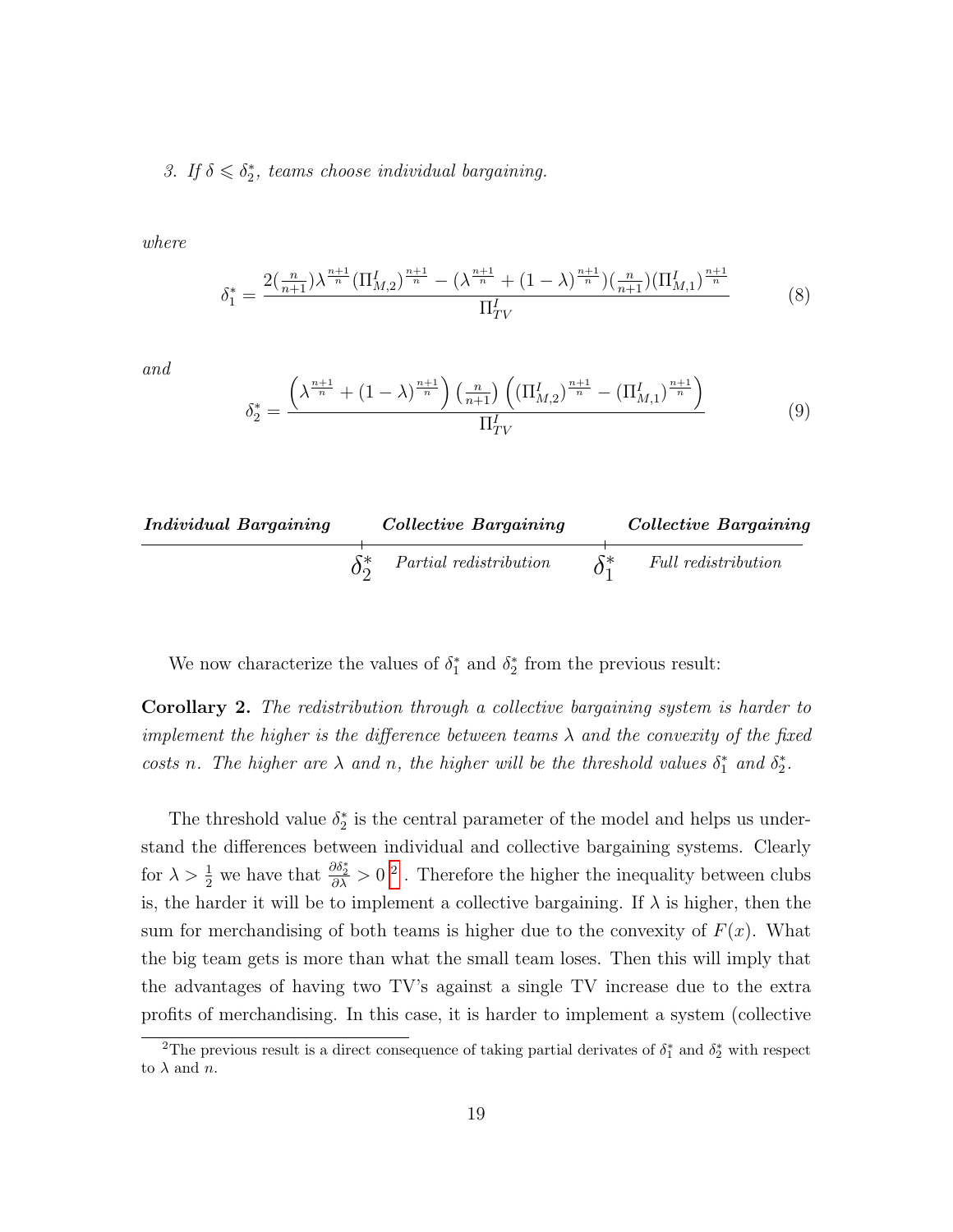

Figure 5:  $n = 7$  and  $c_{TV} = c_M = 0$ 

or individual) with a single TV broadcaster. In particular this will happen for a collective bargaining system, where we will have by definition a monopolist in the TV market. The big team would be in such a profitable position under competition in an individual bargaining system that the profits to move to a collective bargaining system have to be sufficiently large (high externality  $\delta$ ).

Figure 5 shows the different regions determined by the previous result depending on the size  $\lambda$  of teams. Consider two different leagues with the same value for the externality  $\delta$  (say  $\delta \simeq 1.1$  in the figure) different values of  $\lambda$ . It may be the case that one stays in an individual bargaining system (the one with high  $\lambda$ ) and the other moves to a collective bargaining system (low  $\lambda$ ). So leaving all the rest the same, the inequality of a league is a determinant factor of the system chosen by teams.

The previous argument can be used to explain that if fixed costs are more beneficial for bigger teams (higher  $n$ ), this will imply a harder implementation of a collective bargaining agreement ( $\frac{\partial \delta_2^*}{\partial n} > 0$ ). As we have already said, a higher *n* increases the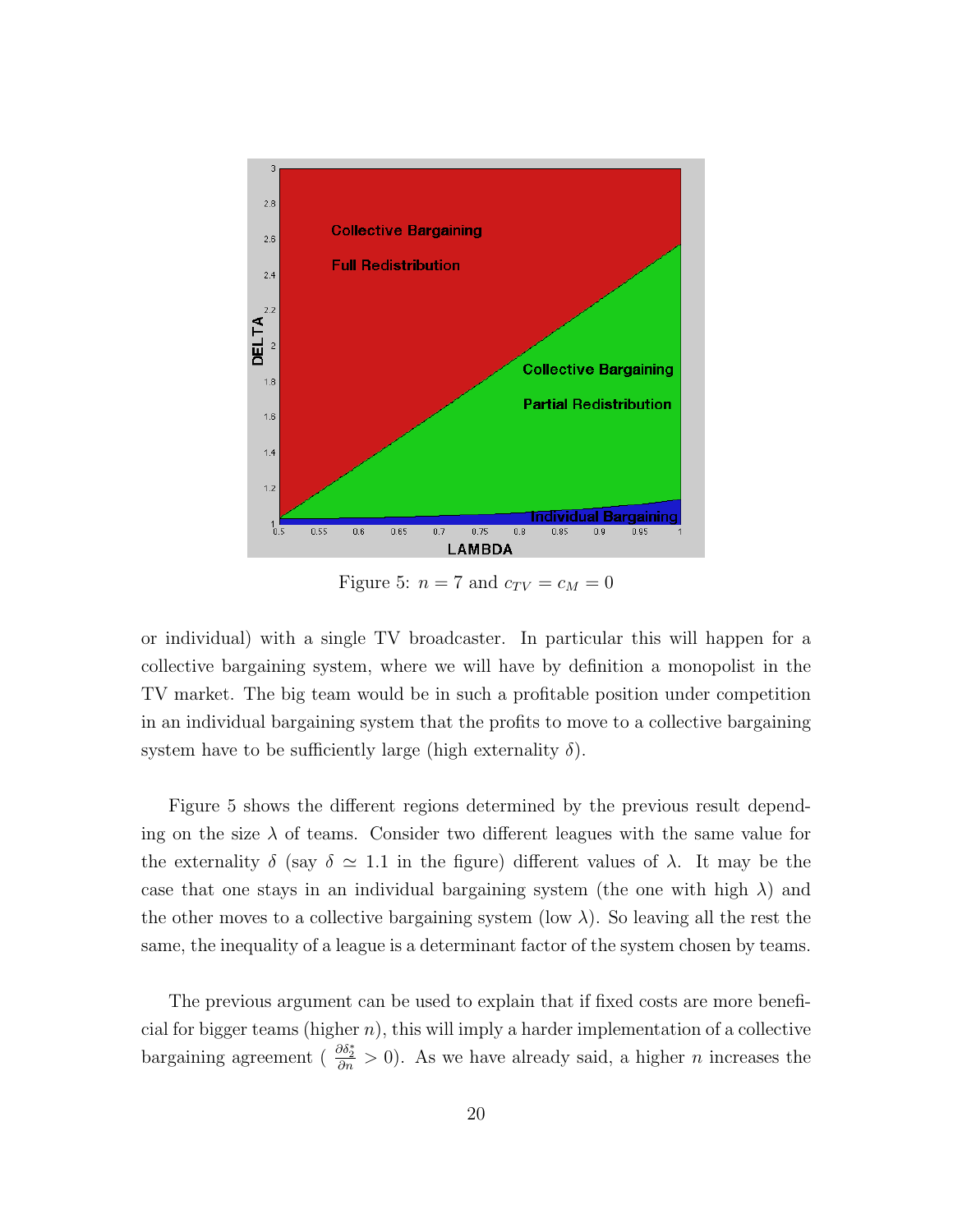

Figure 6:  $\lambda = 0.6$  and  $c_{TV} = c_M = 0$ 

total merchandising profits of both teams so that the advantages of having two TV's against a single TV grow. Consequently, the externality needed for the collective bargaining must be higher <sup>[3](#page-21-0)</sup>.

A similar argument to Figure 5 can be done in Figure 6, but this time with two leagues with different fixed costs. It may be the case that the league with lower  $n$  stays under a collective bargaining system and the other under an individual bargaining (higher  $n$ ). As we have said, the convexity of the fixed costs affects the merchandising profits positively, creating differences in revenues in the outside option for teams.

<span id="page-21-0"></span><sup>&</sup>lt;sup>3</sup>The interpretation given to  $\delta_2^*$  can also be used to understand the change from partial redistribution to full redistribution  $\delta_1^*$  inside the collective bargaining system.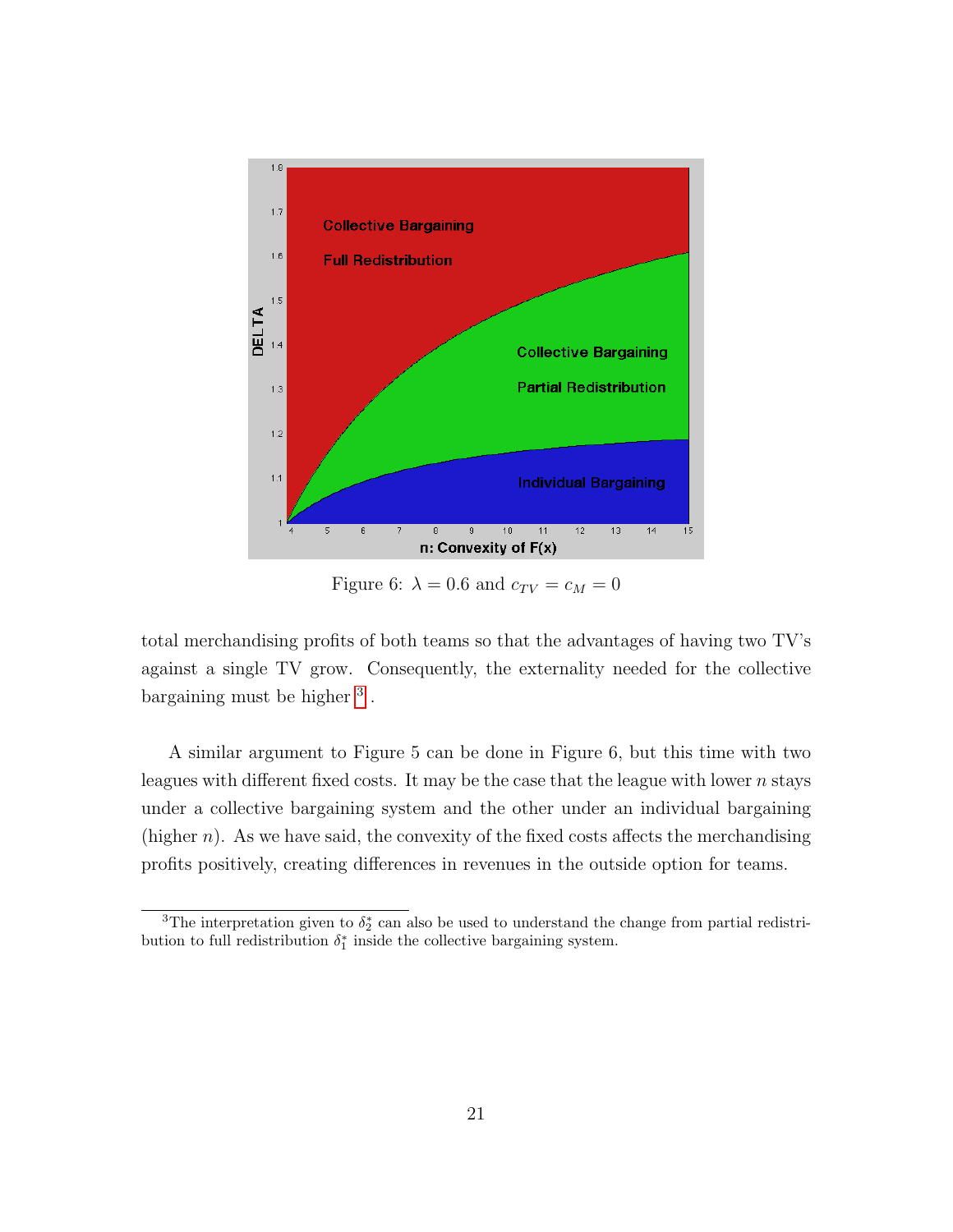# 4 Welfare Analysis

An essential issue in this problem is to see which outcome maximizes social welfare. This analysis inherits the arguments launched by the EC in the recommendations provided in the different Competition Cases related to the topic. The Commission is concerned to provide a high-quality service at a reasonable price. But as it has been said, there are remarks against this position insisting in the fact that a competitive TV market will definitely make consumers better off. The model is capturing these trade-offs that there are between choosing a collective bargaining equilibrium with monopolistic TV market (higher TV prices and higher quality) and an individual bargaining scheme with TV competition (lower TV prices and lower quality).

In order to compute the social welfare function, we need the functional form of the consumer's utility in order to compute the indirect utility. The demand for goods presented in the model is consistent with the following quadratic utility function:

$$
U(q_{TV}, q_M) = K + \left(\frac{1}{1-\alpha}\right)(q_{TV} + q_M) + \left(\frac{\alpha}{\alpha^2 - 1}\right)q_{TV}q_M + \frac{1}{2(\alpha^2 - 1)}(q_{TV}^2 + q_M^2)
$$

where the constant term is

$$
K = -\beta(\Pi_A - \Pi_B)^2
$$

so that I assume that consumers are concerned with equality in the football league in order to have a more attractive competition between clubs. Given that  $K$  is independent on the demand for goods, we are implicitly assuming that consumers are atomistic in their demand, so that they do not internalize that their preference for equality can affect the final profits' outcome. It will only be the league the one that internalizes this preference for equality. This utility function cannot be well defined when  $\alpha = -1$  so that in the case of welfare analysis we use values of  $\alpha \neq -1$ but in a neighborhood of −1. Given that there is a measure 1 of consumers, the social welfare function is:

$$
W = U(q_{TV}^*, q_M^*) - p_{TV}q_{TV}^* - p_M q_M^* + \Pi_A + \Pi_B
$$

In order to capture the previously mentioned trade-offs, we use this function to compare a collective bargaining system with monopolistic TV market with an individual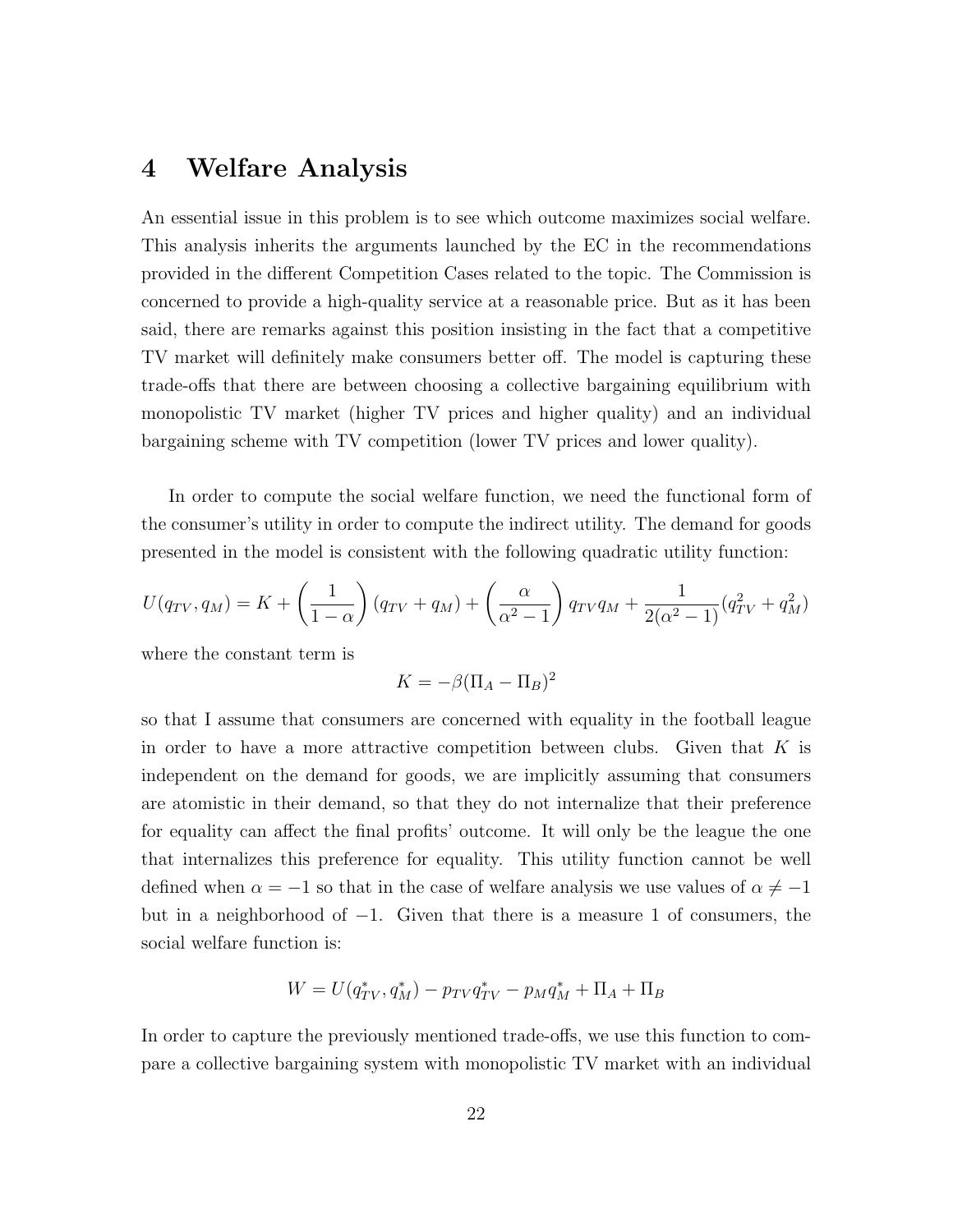bargaining system with competitive TV market. We perform a graphic analysis, in which we take into account the parameters  $\delta$ ,  $\beta$  and  $\lambda$  an plot the decisions by both teams and society with respect to this parameters. We do this analysis with two purposes:

- 1. Analyze which bargaining system is optimal from a social welfare point of view.
- 2. Evaluate if the decision taken by teams when deciding which bargaining system to choose is optimal from a social welfare perspective.



Figure 7:  $n = 8$ ,  $\lambda = 0.69$  and  $c_{TV} = c_M = 0$ 

Figure 7 analyzes the teams decision and the social optimal decision with the parameters δ and β. If the preference for equality β is higher, the externality δ needed to implement a collective bargaining will be lower. It will be more efficient in terms of  $\delta$  to compensate consumers with a collective bargaining system. It can be seen that the decision taken by teams (that do not internalize a preference for equality) when changing from individual bargaining to collective bargaining does not depend on  $\beta$ :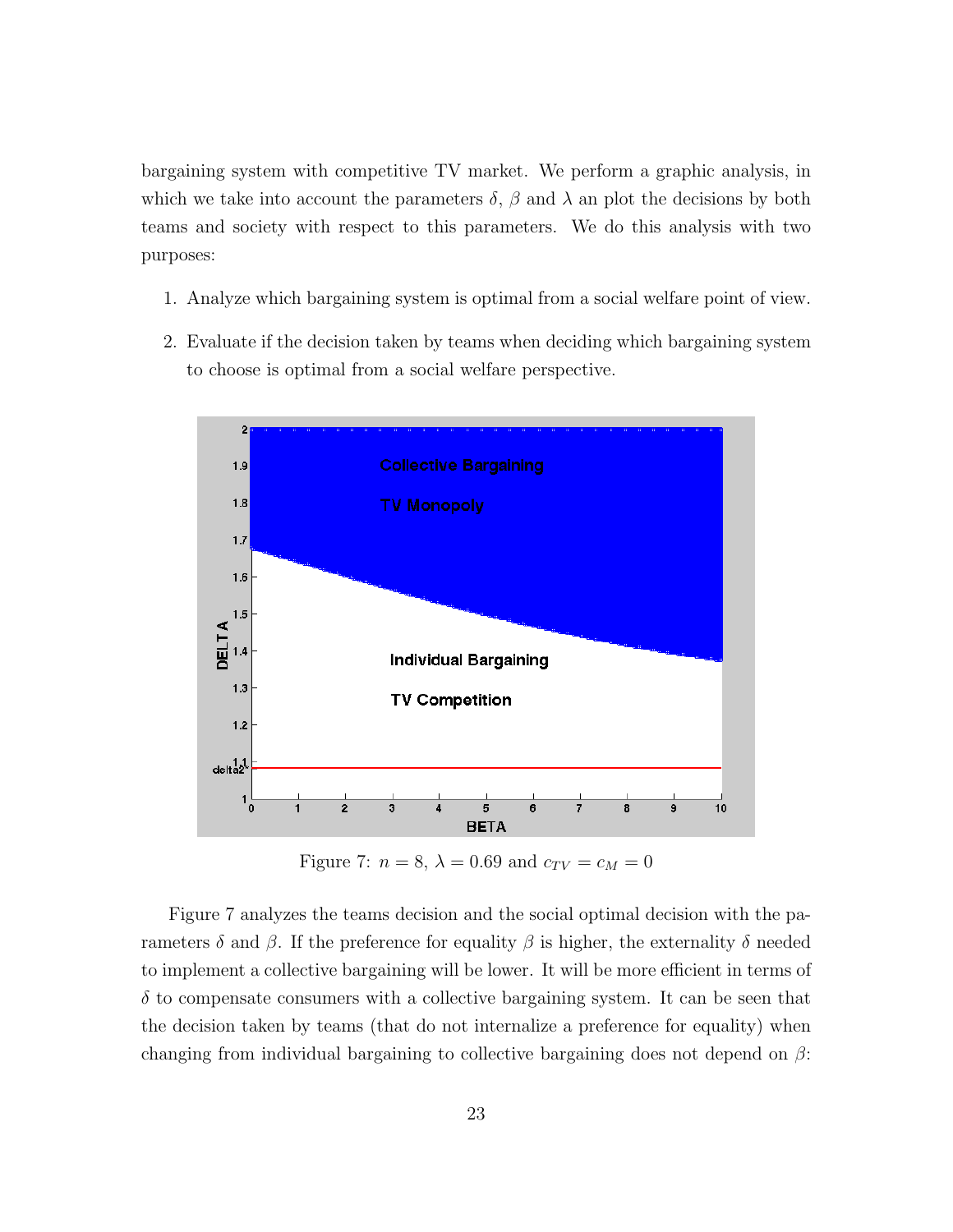the red line  $\delta_2^*$  is flat. On the other hand, it can be seen that  $\delta_2^*$  is quite below the edge in which the social optimal changes. Hence, the negative effect of a monopolistic TV market on prices is not internalized by teams. Even if the preference for equality is higher ( $\beta \to \infty$ ), it is socially optimal to implement an individual bargaining scheme. These results are qualitatively robust to changes in n and  $\lambda$ .



Figure 8:  $n = 8, \beta = 1.5$  and  $c_{TV} = c_M = 0$ 

In Figure 8 we reproduce the same exercise by comparing the social optimal decision and the teams' decision using the parameters  $\lambda$  and  $\delta$ . Regarding the social optimal decision, the externality  $\delta$  is slightly decreasing in the low values of  $\lambda$  and then stabilizes as  $\lambda$  tends to 1: two opposite forces are driving this behaviour.

For  $\lambda \simeq \frac{1}{2}$  $\frac{1}{2}$ , inequality is low and therefore the concern for an equal share is irrelevant. It is more efficient in social welfare terms to stay in an individual bargaining, where prices are lower and consumers are better off. Only a large externality  $\delta$  may change this to a collective bargaining. Now if  $\lambda$  grows and tends to 1, there is more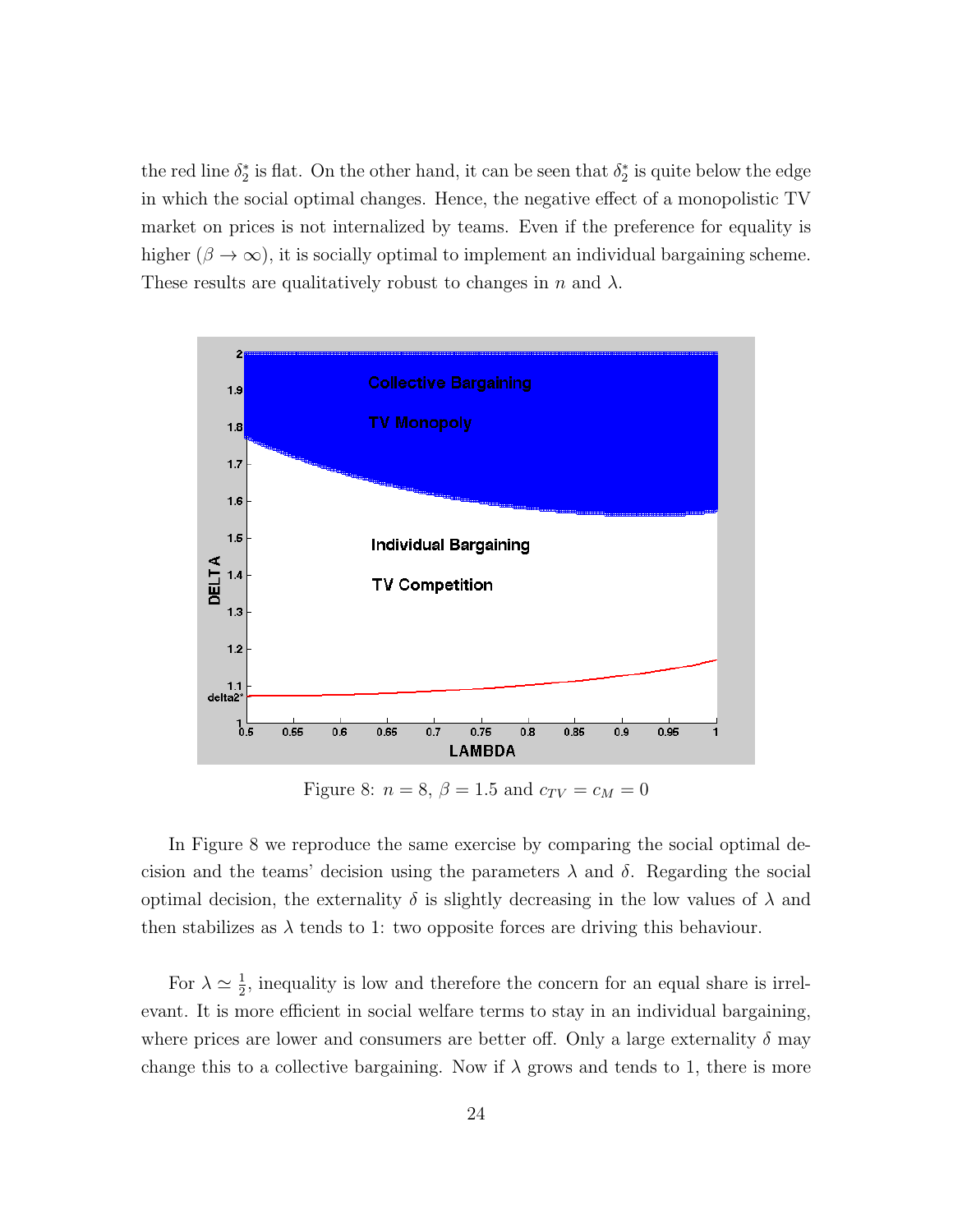inequality in the profits so that a collective bargaining system, through redistribution, helps more to implement a social optimum and therefore the externality needed is lower. This pattern tends to stabilize when  $\lambda \to 1$ , given that it is more complicated to convince teams to move to a collective bargaining system. As in figure 7, these results are qualitatively robust to changes in n and  $\beta$ . Similar to the previous case, we find that the decision of teams to move from an individual bargaining system to a collective one is not efficient from a social welfare perspective.

Note that the previous discussion on Figure 8 is only possible if the preference for equality is strictly positive ( $\beta > 0$ ). If  $\beta = 0$ , then the boundary from an individual to a collective follows the same pattern as the parameter  $\delta_2^*$ . Given that society does not care about inequality, the social optimal change from individual to collective bargaining will be increasing in  $\lambda$ , just similarly as what the teams do. This can be see this in Figure 9.



Figure 9:  $n = 8$ ,  $\beta = 0$  and  $c_{TV} = c_M = 0$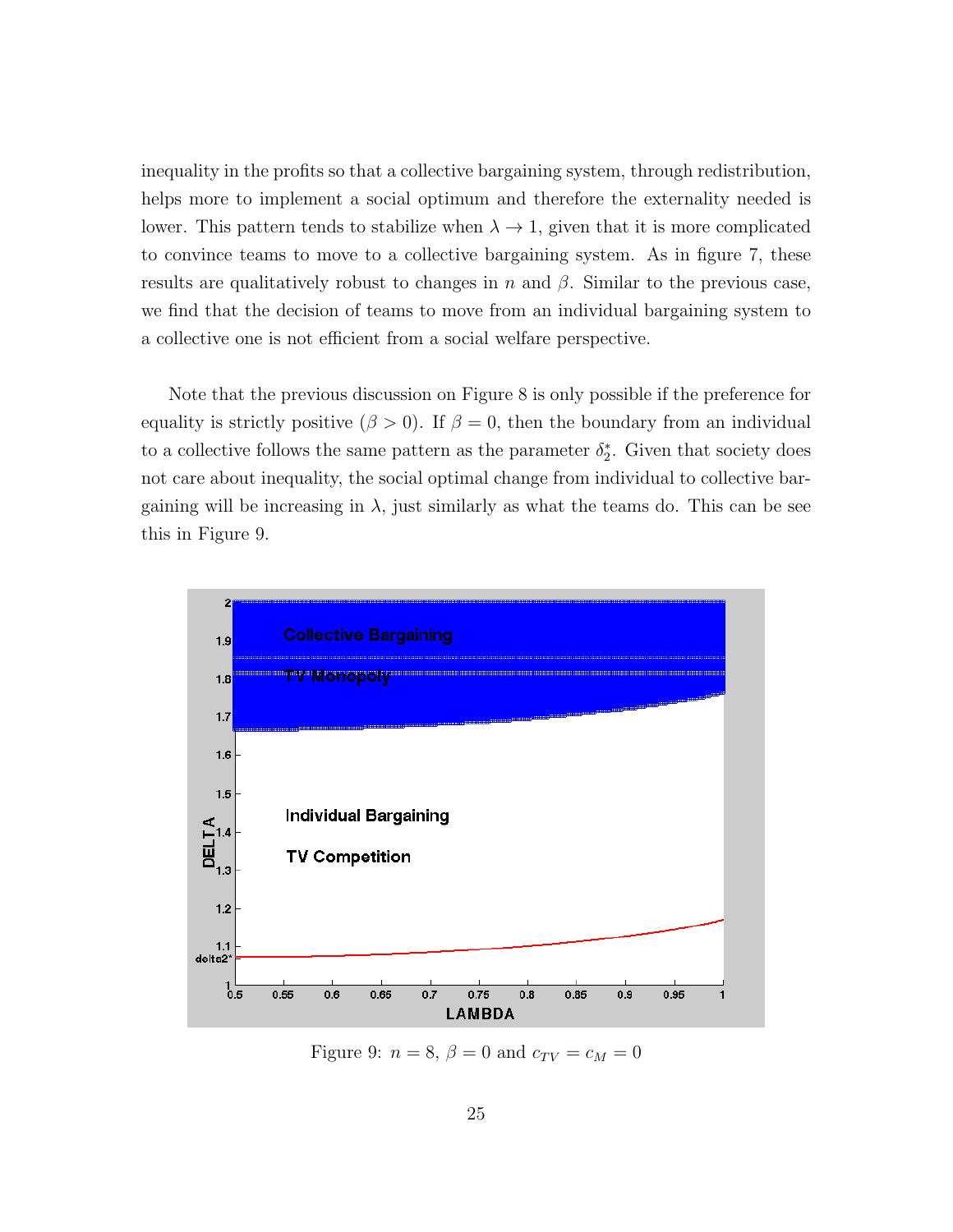#### What is the lesson?

The three previous figures show that, through the consumer surplus, the social welfare under an individual bargaining is considerably higher because TV prices are limited by competition in the TV market. I find that the gains from a consumer perspective in an individual bargaining are higher than the losses that come from not having a more equal share of revenues, no matter the values of  $\lambda$  and  $\beta$ . This suggests that either the EC recommendation does not take too much into consideration the consumer surplus or that the model does capture the importance of the advantages of the collective bargaining through the parameter  $\delta$ .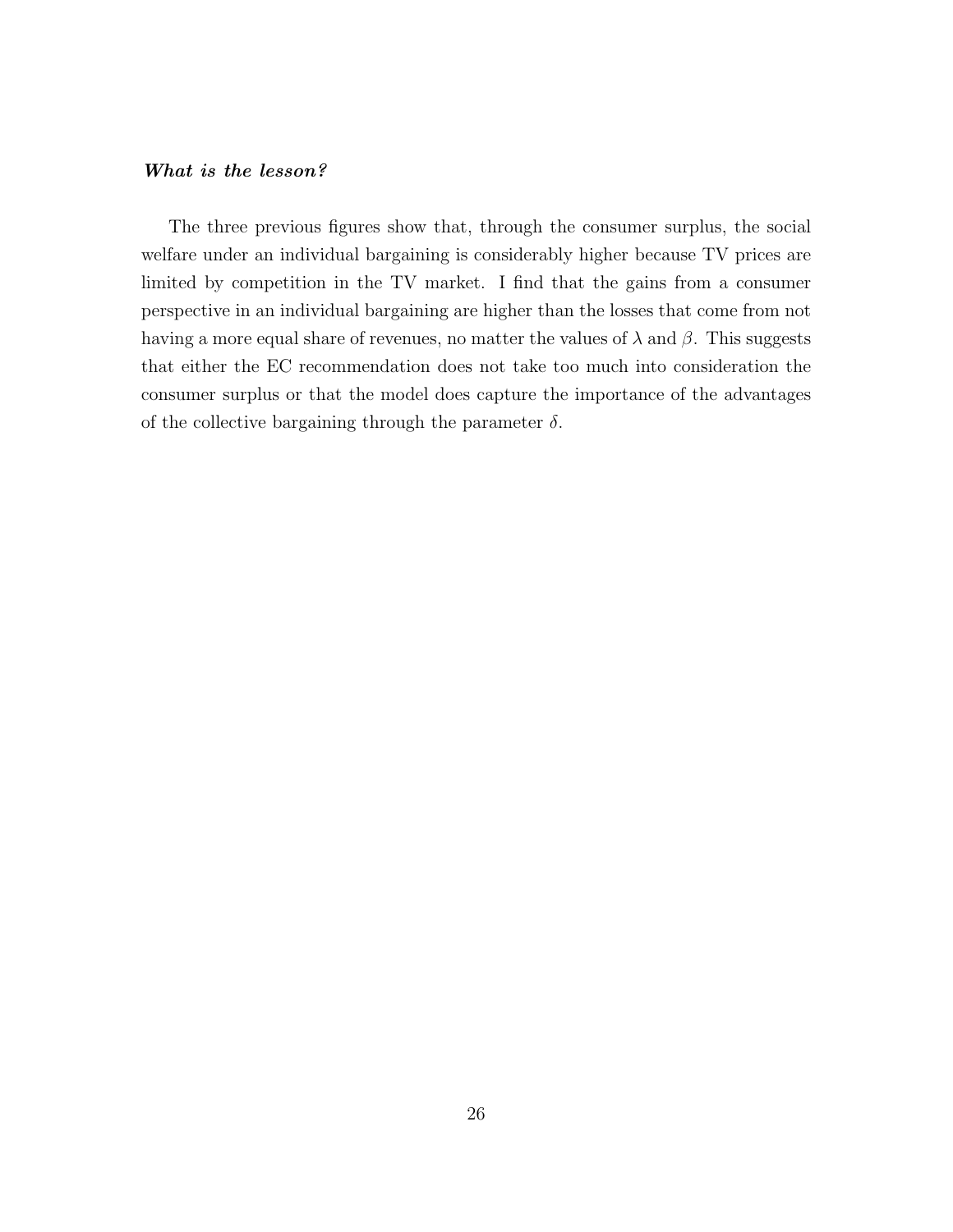# 5 Conclusion

In this paper I have presented a model that brings a new perspective of the determinants of the bargaining system chosen by teams in European football leagues. The model tries to find the factors that explain the contractual differences of football leagues in two different dimensions: what type of bargaining system and the degree of competition in the TV market. Teams have two different sources of profits: TV revenues and merchandising profits. By assuming complementarity of these goods for consumers, teams strategically use merchandising profits in order to maximize revenues. I find that merchandising profits are higher when there is TV competition, as teams can exert a higher market power. These merchandising profits are dependent on two crucial factors: what is the difference between team's size and how the fixed costs function benefits the highest teams. Teams will make more merchandising profits the bigger they are and the more convex are fixed costs.

Once I compare the different bargaining systems, I find that in an individual bargaining framework, a competitive TV market is more likely when the differences between teams are higher. Following the EC recommendation, I finally consider a collective bargaining system with a monopolistic TV market system. I assume in this a positive externality in TV revenues generated by the cooperation and coordination between teams. I compare this bargaining system with an individual bargaining system with competitive TV market. I find that the higher is the difference between clubs, the harder will be to implement a collective agreement.

This result captures the idea of what happens in practice in the examples provided for Spain and England in the introduction. The Spanish LFP still stays under an individual system with TV competition and the power of the two biggest is very large: their TV revenues and merchandising profits have grown substantially. In the English Premier League, under a collective bargaining system, the differences between teams are lower.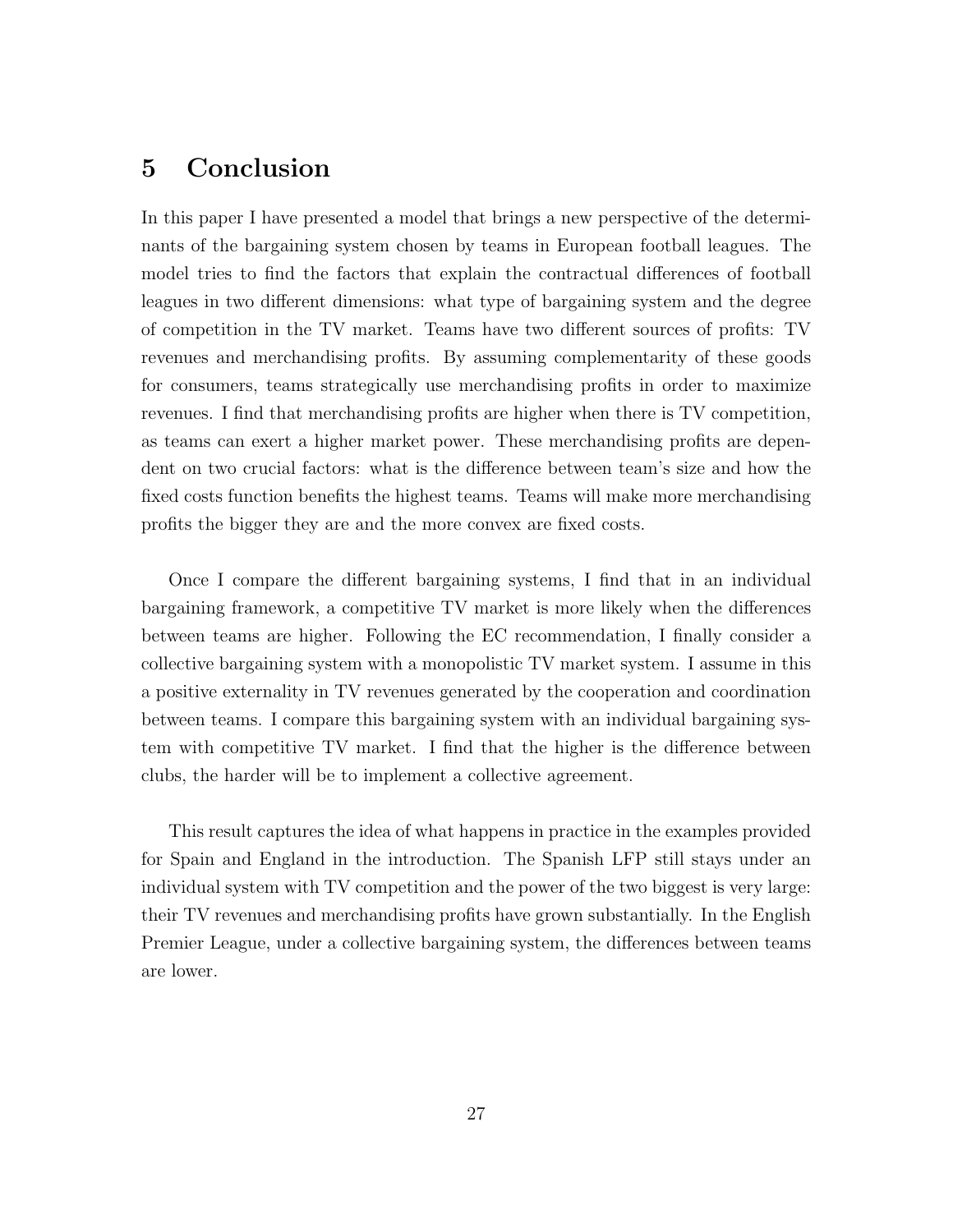

Figure 10: Ratio of points of two best teams against total points

Figure 10 illustrates how these differences between clubs have changed in Spain and have stayed more constant in the case of the English clubs. I show a graph of the ratio of points of the two biggest teams against total points. This ratio has increased considerably for the case of Spain, which suggest the idea that equilibria in each bargaining system seem to be absorbing. Once you enter in a bargaining system, the probability of staying in this bargaining system increases. This is an important result that could be evaluated using a dynamic model or a structural estimation with data of yearly team revenues. We leave thes for future research. Nevertheless, the idea behind is fundamental for policy recommendations of the European Commission. In words of its Competition Commissioner Joaquín Almunia and referring to the Spanish case "we're definitely moving to a collective bargaining system of football rights"

However, the model suggests that the effects of monopolistic TV market is very harmful for consumers. Considering a mass of consumers concerned with equality between teams, I find that implementing a collective bargaining system that maximizes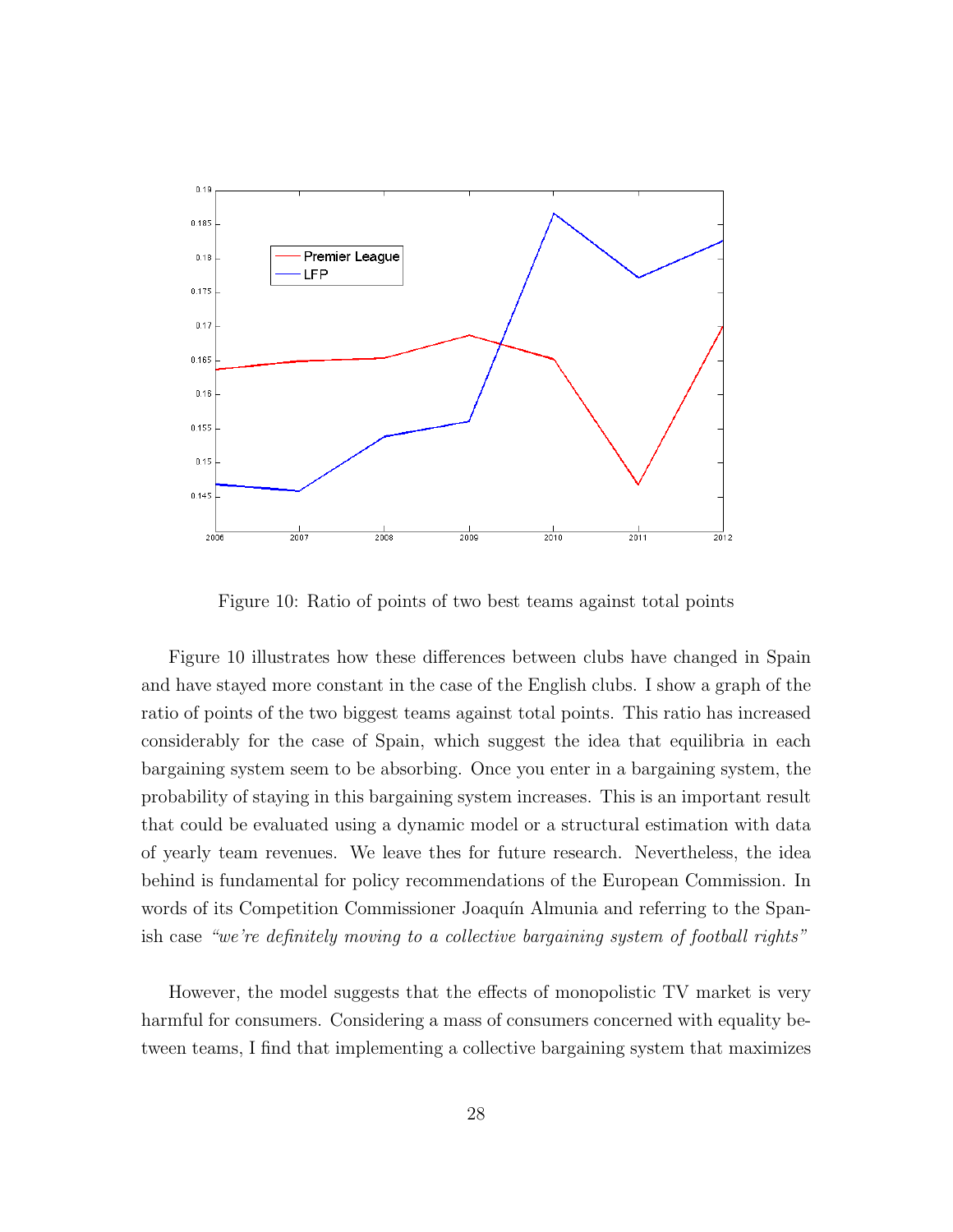social welfare requires higher values of  $\delta$  than the ones that make the teams change from individual to collective bargain. That is, either the EC does not consider the negative effects on prices of the monopolistic TV market in the collective bargaining system, or either the model does not capture well the benefits of the externality of the collective agreement.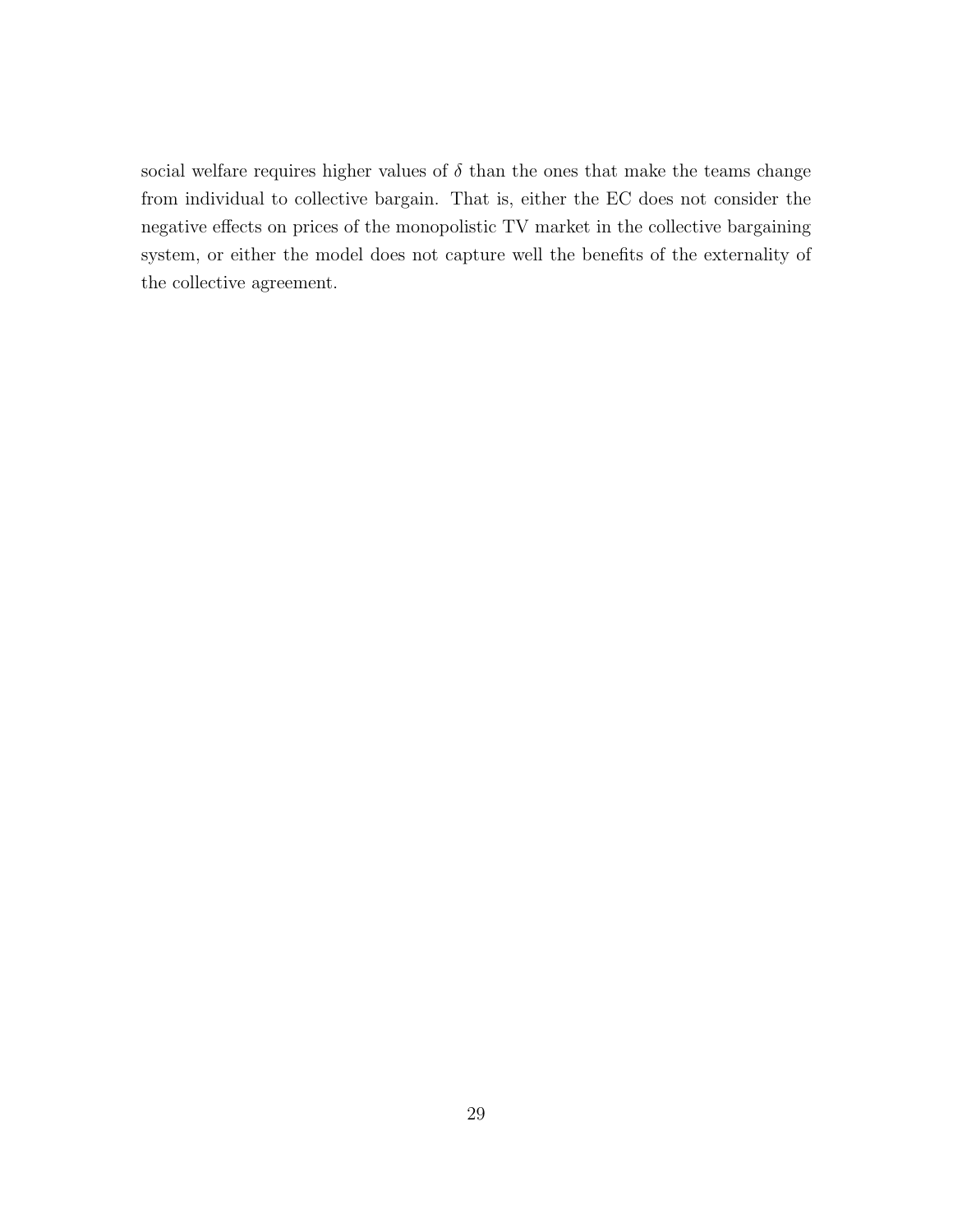# References

- <span id="page-30-1"></span>[1] Choi, J.P. and Stefanidis, C. (2001): "Tying, Investment, and the Dynamic Leverage Theory". RAND Journal of Economics, Vol.32(1), pages 52-71, Spring
- [2] European Commission: Case COMP/C.2-37.39. "UEFA Champions League: joint selling of commercial rights"
- [3] European Commission: Case COMP/38.173. " German Bundesliga: joint selling of media rights"
- <span id="page-30-0"></span>[4] European Football Statistics : "http://www.european-football-statistics.co.uk/ "
- [5] Falconieri, Sonia, Palomino, Frééric and Sàkovics, József (2004): "Collective versus individual sale of television rights in league sports". Journal of the european Economic Association, 2(5):833.862.
- <span id="page-30-2"></span>[6] Haucap, J. and Klein, Gordon J. (2012): "How regulation affects network and service quality in related markets,", DICE Discussion Papers 52.
- [7] Premier League Season Review 2009-10: "http://cde.cerosmedia.com/1I4c923e3962cd2583.cde"
- [8] Vrooman, John (2007): "Theory of the beautiful game: the unification of European Football." Scottish Journal of Political Economy. Vol.54, No.3.
- [9] Datos ingresos LFP 2009-10: "http://ecodiario.eleconomista.es/blogs/parada-ygol/category/liga/"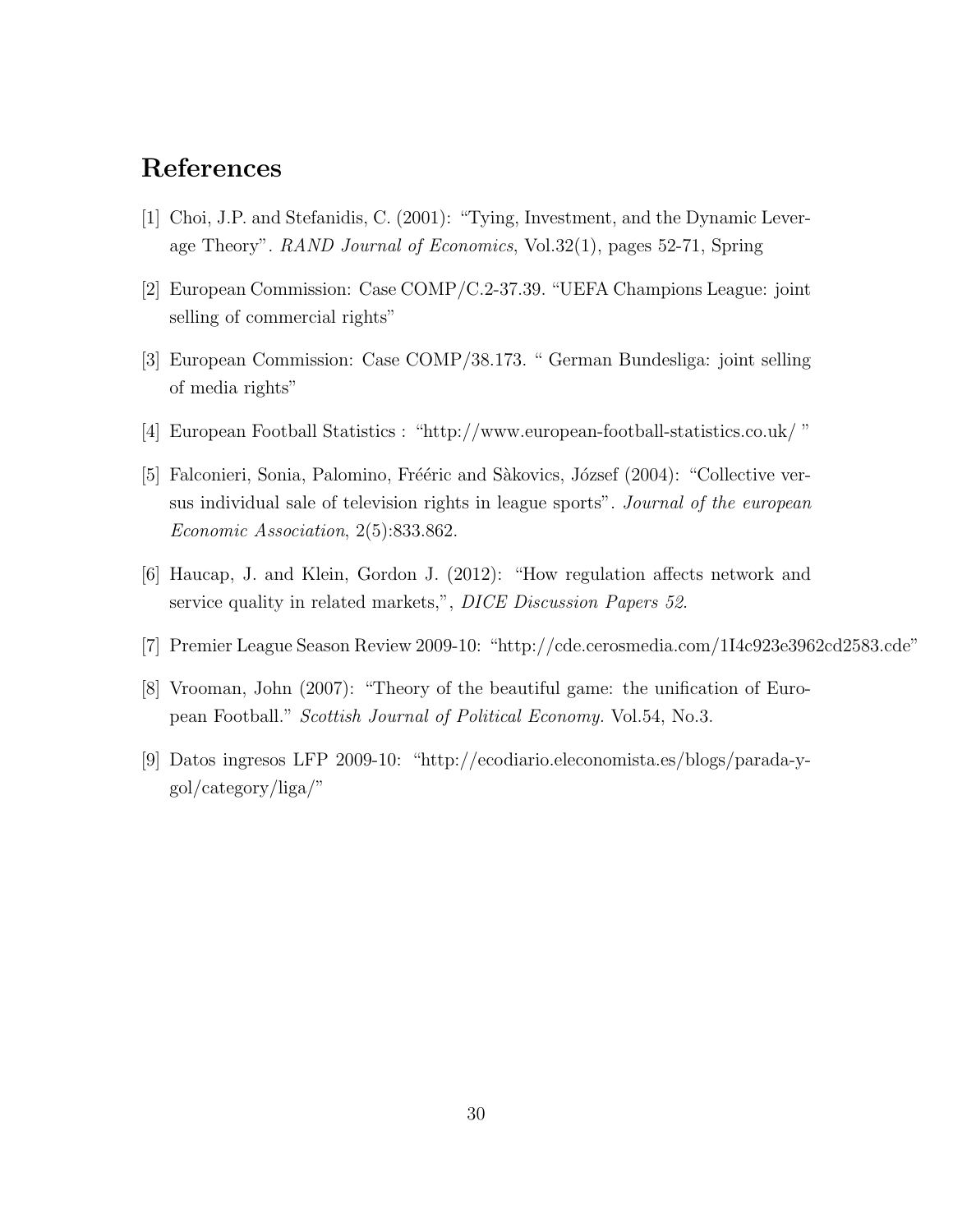# 6 Mathematical Appendix

Proof to **Lemma 1** is as follows given that  $\Pi_{M,2}^I(\lambda) = \left(\frac{n}{n+1}\right) (\lambda \Pi_{M,2}^I)^{\frac{n+1}{n}}$ .

Proof. We take the derivative of the expression and analyze its sign:

- 1. We have that  $x^*(\lambda) = F^{-1}(\lambda \prod_{M,2}^I) < 1$  given that  $\lambda \prod_{M,2}^I < 1$
- 2.  $\frac{\partial \Pi_{M,2}^I(\lambda)}{\partial \lambda} > 0$  is trivial given that the power  $\frac{n+1}{n}$  is positive.
- 3.  $\frac{\partial \Pi_{M,2}^I(\lambda)}{\partial n} = \frac{1}{(n+1)^2} (\lambda \Pi_{M,2}^I)^{\frac{n+1}{n}} \frac{1}{n(n+1)} (\lambda \Pi_{M,2}^I)^{\frac{n+1}{n}} \ln(\lambda \Pi_{M,2}^I) = (\lambda \Pi_{M,2}^I)^{\frac{n+1}{n}} \left( \frac{1}{(n+1)^2} \frac{\ln \lambda \Pi_{M,2}^I}{n(n+1)} \right).$ This last expression is strictly positive given that  $\lambda \prod_{M,2}^I < 1$  which shows that the partial derivative is positive.
- 4. Finally  $\frac{\partial \Pi_{M,2}^I(\lambda)}{\partial n \partial \lambda} > 0$  comes from taking the partial derivative of  $\frac{\partial \Pi_{M,2}^I(\lambda)}{\partial n}$  w.r.t λ.

#### Here is proof to Proposition 1.

*Proof.* Let  $\Pi_{J,1}^I$  and  $\Pi_{J,2}^I$  the profits obtained by team J under a monopolistic and competitive TV market respectively. Given that the TV profits under competition are zero, the bargaining process is relevant only for a one TV market. Team A bargains first so that in order to make  $B$  accept it will leave the amount for which  $B$ will be indifferent between going to a second TV or stay in a one-TV scheme. It is clear that under competition:

$$
\Pi_{A,2}^I = \Pi_{M,2}^I(\lambda)
$$
 and  $\Pi_{B,2}^I = \Pi_{M,2}^I(1 - \lambda)$ 

Team A will strategically leave the quantity  $\Pi_{B,2}^I$  to team B when starting bargaining so that:

$$
\Pi_{B,1}^I=\Pi_{B,2}^I
$$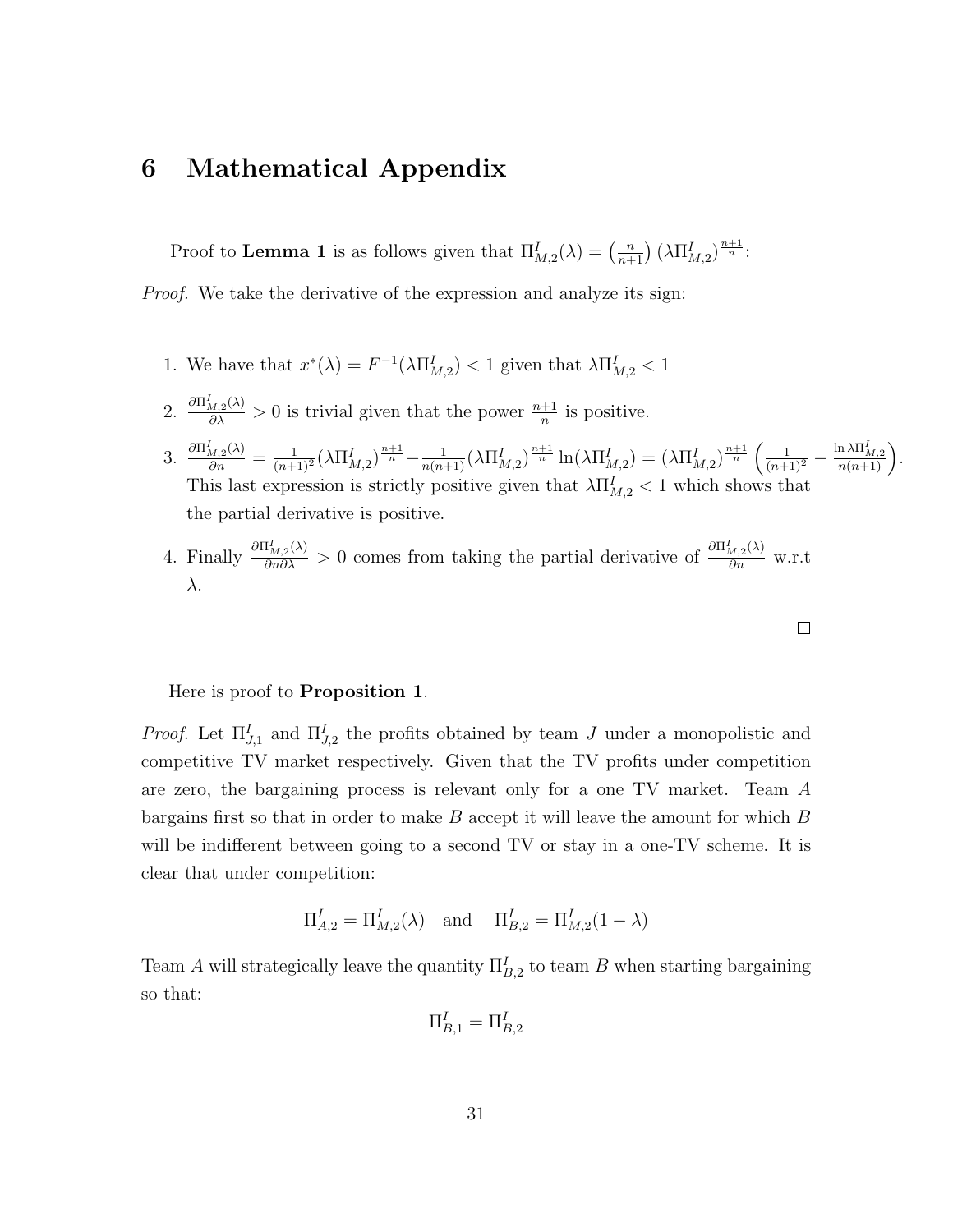which will imply that it will leave an amount from the TV revenues to team B  $\Pi_{TV,B}^I$ such that

$$
\Pi^I_{TV,1,B}+\Pi^I_{M,1}(1-\lambda)=\Pi^I_{M,2}(1-\lambda)
$$

and hence

$$
\Pi_{TV,1,B}^I = \Pi_{M,2}^I (1 - \lambda) - \Pi_{M,1}^I (1 - \lambda)
$$

Team A will take the rest of the TV revenues from  $\Pi_{TV}$  so that:

$$
\Pi_{A,1}^I = \Pi_{M,1}^I(\lambda) + \Pi_{TV,1} - \Pi_{TV,1,B} = \Pi_{M,1}^I(\lambda) + \Pi_{TV,1} - (\Pi_{M,2}^I(1-\lambda) - \Pi_{M,1}^I(1-\lambda))
$$
  

$$
\Pi_{A,1}^I = \Pi_{M,1}^I(\lambda) + \Pi_{TV,1} - \Pi_{M,2}^I(1-\lambda) + \Pi_{M,1}^I(1-\lambda)
$$

Then the final outcome will depend on the participation decision of team A, given that  $B$  is indifferent. Team  $A$  will decide a competitive TV market if:

$$
\Pi_{A,2}^I\geqslant \Pi_{A,1}^I
$$

which using the previous expressions for both parts and rearranging, this condition turns to be:

<span id="page-32-0"></span>
$$
\Pi_{M,2}^I(\lambda) + \Pi_{M,2}^I(1-\lambda) \ge \Pi_{TV,1} + \Pi_{M,1}^I(\lambda) + \Pi_{M,1}^I(1-\lambda)
$$
\n(10)

$$
\Box
$$

### Finally here is proof to **Proposition 2:**

*Proof.* Depending on the value of  $\delta$ , different outcomes of the maximization program will be implementable.

$$
\underset{\Pi_A^C, \Pi_B^C}{\text{Max}} \Pi_A^C + \Pi_B^C - \beta (\Pi_A^C - \Pi_B^C)^2 \tag{11}
$$

s.t.

$$
\Pi_A^C + \Pi_B^C \leq \delta \Pi_{TV}^I + \Pi_{M,1}^I(\lambda) + \Pi_{M,1}^I(1 - \lambda)
$$
 (BC)  

$$
\Pi_A^C \geqslant \Pi_{A,2}^I
$$
 (PC A)

$$
\Pi_B^C \geqslant \Pi_{B,2}^I = \Pi_{B,1}^I \tag{PC B}
$$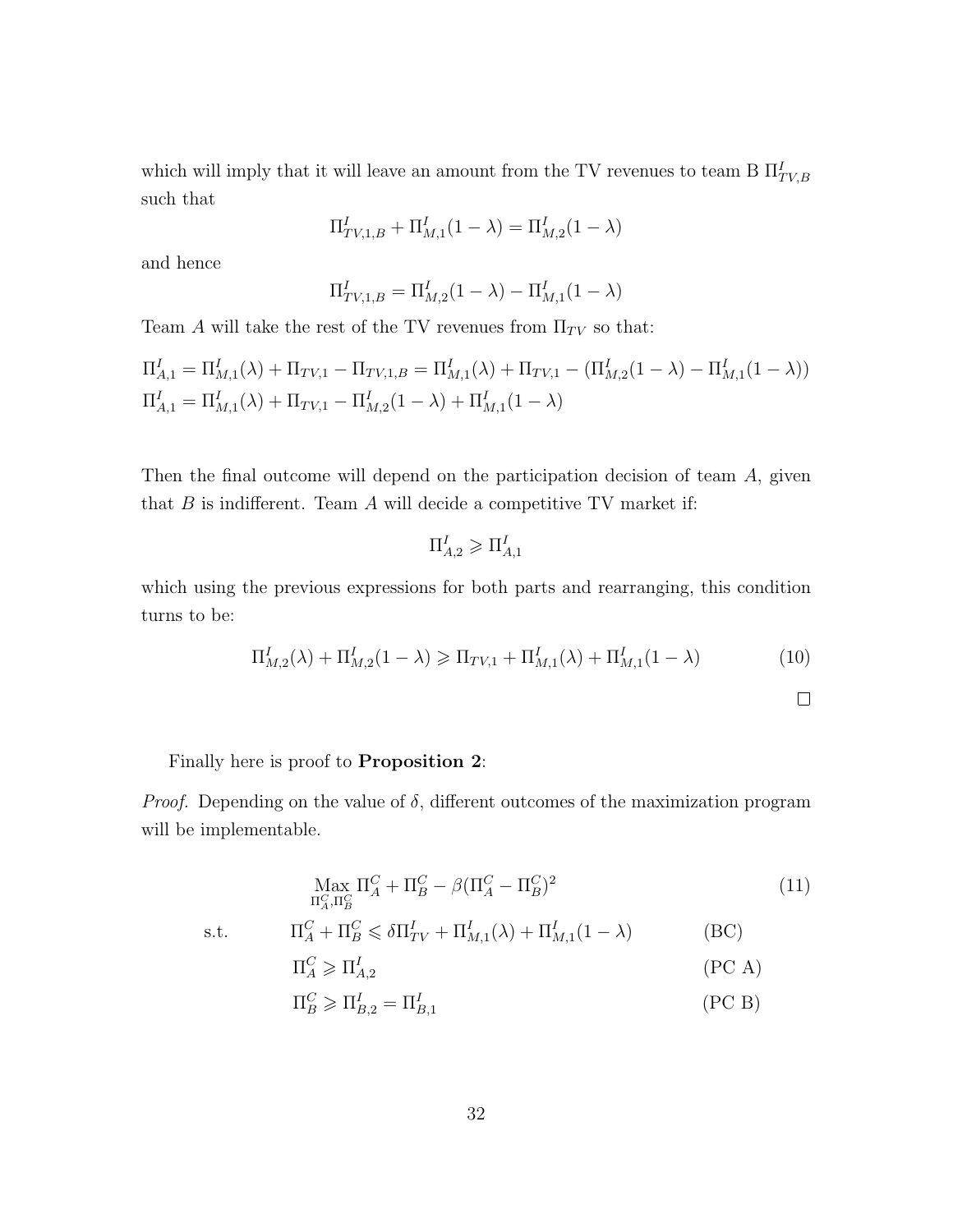1.  $\delta$  sufficiently high for perfect redistribution. If the size the externality  $\delta$  is so high that the optimal choice of the league is implementable, then we would have that:

$$
\Pi_A^C = \Pi_B^C = \frac{\delta \Pi_{TV}^I + \Pi_{M,1}^I(\lambda) + \Pi_{M,1}^I(1-\lambda)}{2} = \frac{\delta \Pi_{TV}^I + \left(\lambda^{\frac{n+1}{n}} + (1-\lambda)^{\frac{n+1}{n}}\right) \left(\frac{n}{n+1}\right) \Pi_{M,1}^I}{2}
$$

This is only possible if team A agrees (if A participates, then for sure B will). Therefore we need that  $\Pi_A^C \geq \Pi_{A,2}^I$  and this will occur if  $\delta \geq \delta_1^*$ , where

$$
\delta_1^* = \frac{2(\frac{n}{n+1})\lambda^{\frac{n+1}{n}}(\Pi_{M,2}^I)^{\frac{n+1}{n}} - (\lambda^{\frac{n+1}{n}} + (1-\lambda)^{\frac{n+1}{n}})(\frac{n}{n+1})(\Pi_{M,1}^I)^{\frac{n+1}{n}}}{\Pi_{TV}^I}
$$

From inequality [\(10\)](#page-32-0) in the proof of the Proposition 1 in the Appendix, we can prove that  $\delta_1^* > 1$ .

2.  $\delta$  is sufficiently high for partial redistribution, in the case that  $\delta < \delta_1^*$ , it is not possible to implement an equal sharing of the total revenues between teams A and B. Then the league will still want to narrow the gap between A and B revenues given its preference for equality. Therefore the league will implement a corner solution so that:

$$
\Pi_A^C = \Pi_{A,2}^I = \Pi_{M,2}^I(\lambda) = \left(\frac{n}{n+1}\right) (\lambda \Pi_{M,2})^{\frac{n+1}{n}}
$$

and it will give to team  $B$  the rest of the total surplus:

$$
\Pi_B^C = \delta \Pi_{TV}^I + (\lambda^{\frac{n+1}{n}} + (1 - \lambda)^{\frac{n+1}{n}}) \left(\frac{n}{n+1}\right) \left(\Pi_{M,1}^I\right)^{\frac{n+1}{n}} - \lambda^{\frac{n+1}{n}} \left(\frac{n}{n+1}\right) \left(\Pi_{M,2}^I\right)^{\frac{n+1}{n}}
$$

which of course will have to satisfy the participation constraint for B so  $\Pi_B^C \geq 0$  $\Pi_{B,2}^I$  and this will occur if  $\delta \geqslant \delta_2^*$ , where:

$$
\delta_2^* = \frac{\left(\lambda^{\frac{n+1}{n}} + (1-\lambda)^{\frac{n+1}{n}}\right)\left(\frac{n}{n+1}\right)\left((\Pi_{M,2}^I)^{\frac{n+1}{n}} - (\Pi_{M,1}^I)^{\frac{n+1}{n}}\right)}{\Pi_{TV}^I}
$$

where  $1 < \delta_2^* \leq \delta_1^*$ .

3.  $\delta$  is not high enough for any redistribution, in the case that  $\delta < \delta_2^*$ , so that finally a collective bargaining system cannot arise, and under these circumstances we will have a individual bargaining scheme.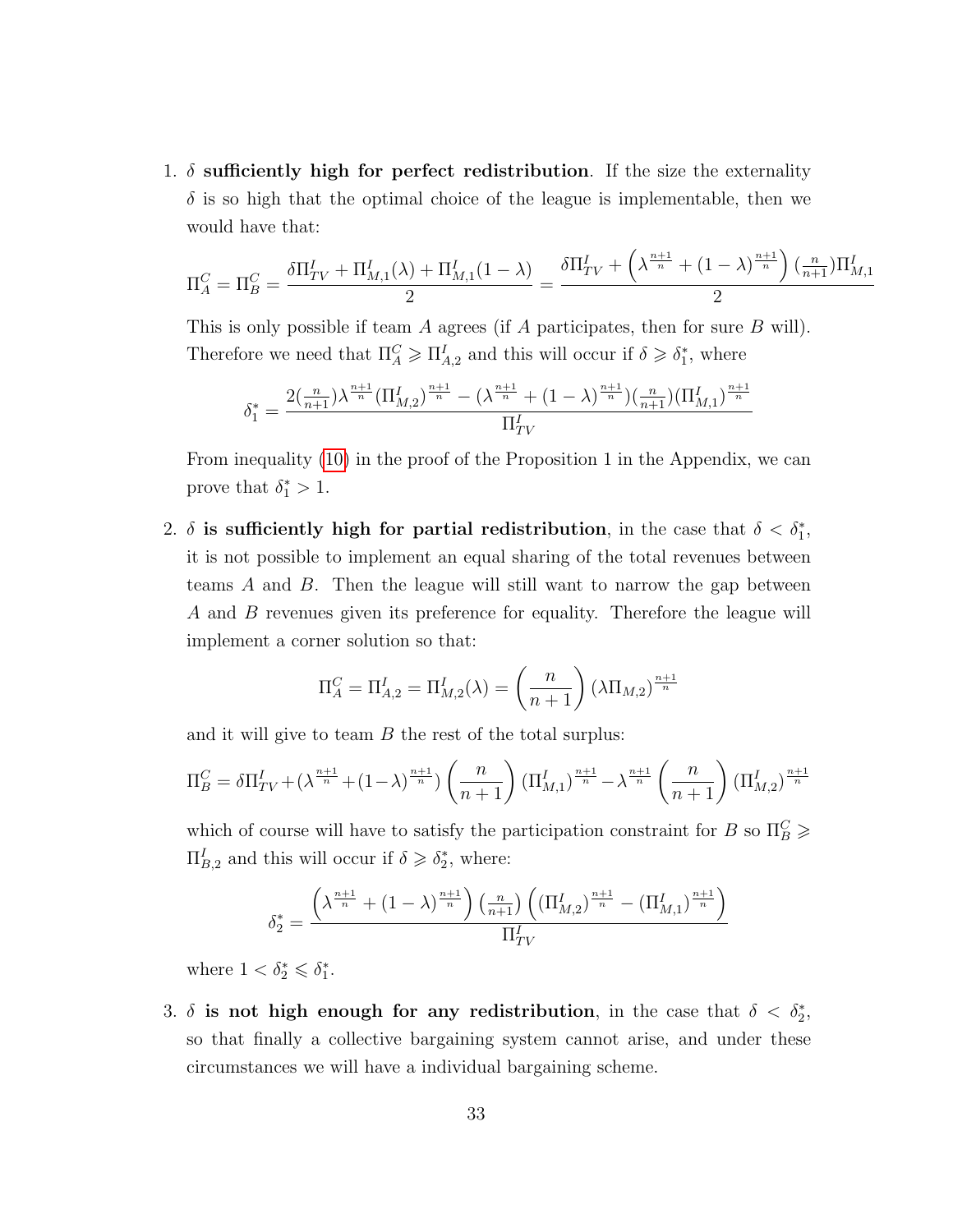The resulting timeline for the different values of  $\delta$  is:

| <b>Individual Bargaining</b> | <b>Collective Bargaining</b> |              | <b>Collective Bargaining</b> |
|------------------------------|------------------------------|--------------|------------------------------|
|                              | Partial redistribution       | $\delta^*_1$ | Full redistribution          |

Note that for Proposition 2, we need  $G(\alpha, \lambda, n, c_{TV}, c_M) > 0$  from Proposition 1. If  $G > 0$  is satisfied, this implies that  $1 < \delta_2^*$  and  $\delta_2^* \leq \delta_1^*$  for  $\lambda \geq \frac{1}{2}$  with equality if  $\lambda = \frac{1}{2}$  $\frac{1}{2}$ .

 $\Box$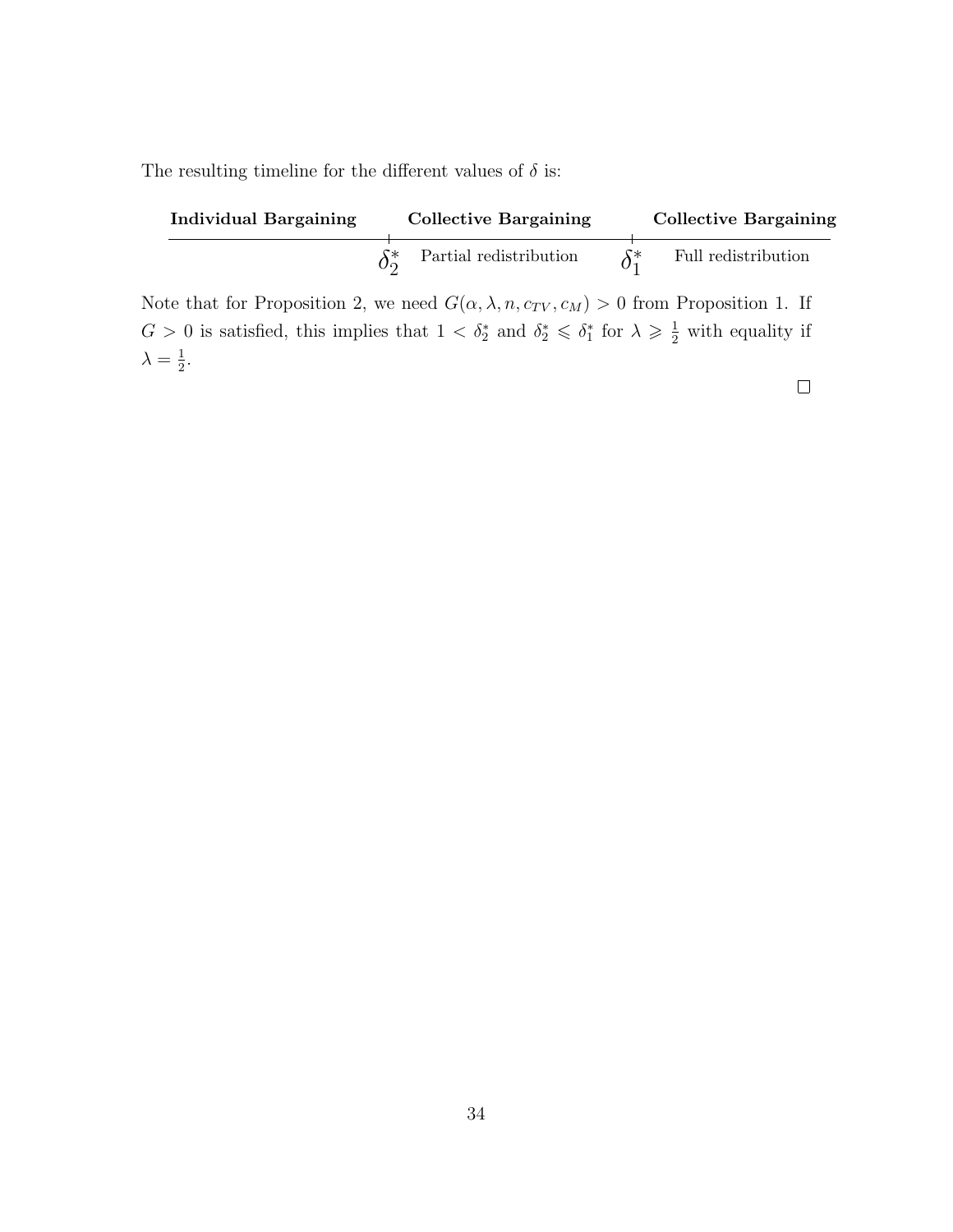### **MASTER'S THESIS CEMFI**

- 0801 *Paula Inés Papp*: "Bank lending in developing countries: The effects of foreign banks".
- 0802 *Liliana Bara*: "Money demand and adoption of financial technologies: An analysis with household data".
- 0803 *J. David Fernández* Fernández: "Elección de cartera de los hogares españoles: El papel de la vivienda y los costes de participación".
- 0804 *Máximo Ferrando Ortí*: "Expropriation risk and corporate debt pricing: the case of leveraged buyouts".
- 0805 *Roberto Ramos*: "Do IMF Programmes stabilize the Economy?".
- 0806 *Francisco Javier Montenegro*: "Distorsiones de Basilea II en un contexto multifactorial".
- 0807 *Clara Ruiz Prada*: "Do we really want to know? Private incentives and the social value of information".
- 0808 *Jose Antonio Espin*: "The "bird in the hand" is not a fallacy: A model of dividends based on hidden savings".
- 0901 *Víctor Capdevila Cascante*: "On the relationship between risk and expected return in the Spanish stock market".
- 0902 *Lola Morales*: "Mean-variance efficiency tests with conditioning information: A comparison".
- 0903 *Cristina Soria Ruiz-Ogarrio*: "La elasticidad micro y macro de la oferta laboral familiar: Evidencia para España".
- 0904 *Carla Zambrano Barbery*: "Determinants for out-migration of foreign-born in Spain".
- 0905 *Álvaro de Santos Moreno*: "Stock lending, short selling and market returns: The Spanish market".
- 0906 *Olivia Peraita*: "Assessing the impact of macroeconomic cycles on losses of CDO tranches".
- 0907 *Iván A. Kataryniuk Di Costanzo:* "A behavioral explanation for the IPO puzzles".
- 1001 *Oriol Carreras:* "Banks in a dynamic general equilibrium model".
- 1002 *Santiago Pereda-Fernández:* "Quantile regression discontinuity: Estimating the effect of class size on scholastic achievement".
- 1003 *Ruxandra Ciupagea:* "Competition and "blinders": A duopoly model of information provision".
- 1004 *Rebeca Anguren:* "Credit cycles: Evidence based on a non-linear model for developed countries".
- 1005 *Alba Diz:* "The dynamics of body fat and wages".
- 1101 *Daniela Scidá:* "The dynamics of trust: Adjustment in individual trust levels to changes in social environment".
- 1102 *Catalina Campillo:* "Female labor force participation and mortgage debt".
- 1103 *Florina Raluca Silaghi:* "Immigration and peer effects: Evidence from primary education in Spain".
- 1104 *Jan-Christoph Bietenbeck:* "Teaching practices and student achievement: Evidence from TIMSS".